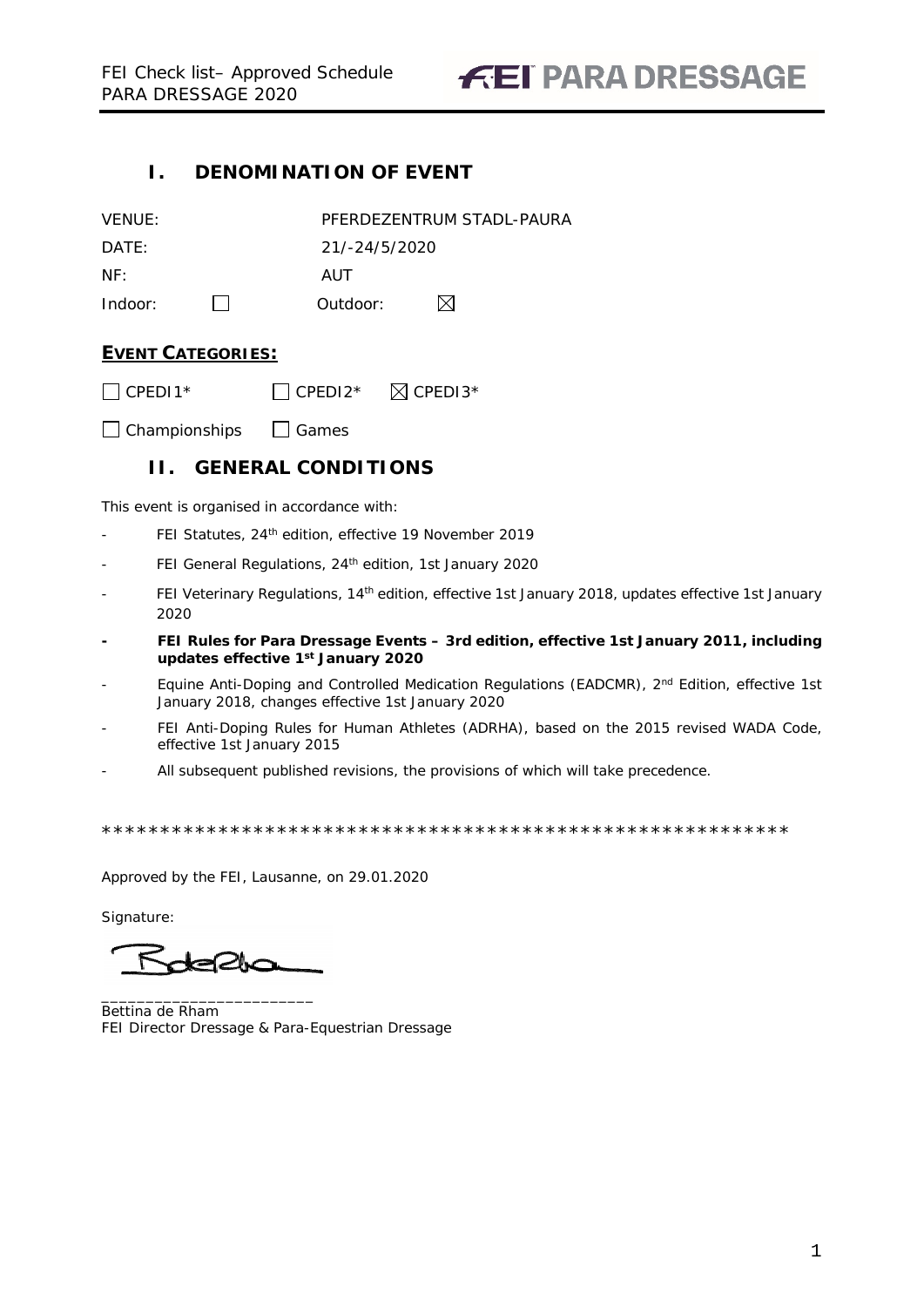# **FEI PARA DRESSAGE**

### **TABLE OF CONTENTS**

| Ι.    |                                                                        |  |
|-------|------------------------------------------------------------------------|--|
| Н.    |                                                                        |  |
| HL.   |                                                                        |  |
| IV.   |                                                                        |  |
|       | $\mathbf{1}$ .                                                         |  |
|       | 2 <sub>1</sub>                                                         |  |
|       |                                                                        |  |
| V.    | 3.                                                                     |  |
| VI.   |                                                                        |  |
|       |                                                                        |  |
|       | 1 <sub>1</sub>                                                         |  |
| VII.  |                                                                        |  |
|       | $\mathbf{1}$ .                                                         |  |
|       | 2.                                                                     |  |
|       | 3.                                                                     |  |
| VIII. |                                                                        |  |
| IX.   |                                                                        |  |
| Х.    |                                                                        |  |
|       | $\mathbf{1}$ .                                                         |  |
|       | 2.                                                                     |  |
| XI.   |                                                                        |  |
|       | 1.                                                                     |  |
|       | 2.                                                                     |  |
|       | 3.                                                                     |  |
|       | 4.                                                                     |  |
|       | 5.                                                                     |  |
|       | 6.                                                                     |  |
|       | 7.                                                                     |  |
|       | 8.                                                                     |  |
|       | 9.                                                                     |  |
|       | 10.                                                                    |  |
|       | LOCAL TRANSPORTATION - ARRANGEMENTS FROM HOTEL TO SHOWGROUNDS17<br>11. |  |
|       | <b>ENTRY RIGHT TO SHOWGROUNDS/ACCREDITED PERSONS  17</b><br>12.        |  |
|       | 13.                                                                    |  |
| XII.  |                                                                        |  |
|       | 1.                                                                     |  |
|       | 2.                                                                     |  |
|       | 3.                                                                     |  |
|       | $\overline{4}$                                                         |  |
|       | 5.                                                                     |  |
|       | 6.                                                                     |  |
|       | 7 <sub>1</sub>                                                         |  |
|       |                                                                        |  |
| XIII. |                                                                        |  |
| XIV.  |                                                                        |  |
|       | $\mathbf{1}$ .                                                         |  |
|       | 2.                                                                     |  |
|       | 3.                                                                     |  |
|       | 4.                                                                     |  |
|       | 5.                                                                     |  |
| XV.   |                                                                        |  |
|       | 1.<br>25                                                               |  |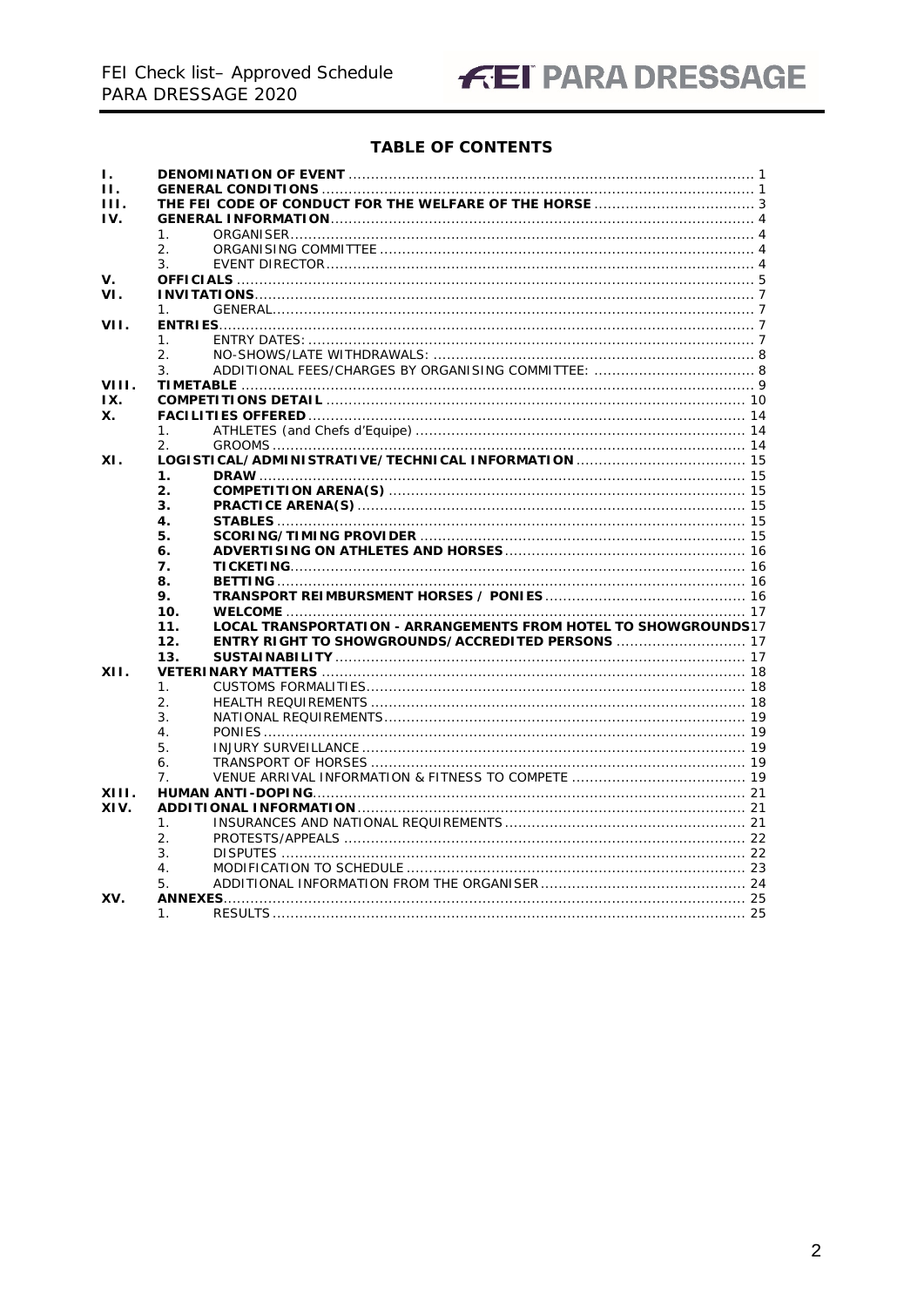### <span id="page-2-0"></span>**III. THE FEI CODE OF CONDUCT FOR THE WELFARE OF THE HORSE**

The Fédération Equestre Internationale (FEI) expects all those involved in international equestrian sport to adhere to the FEI's Code of Conduct and to acknowledge and accept that at all times the welfare of the horse must be paramount and must never be subordinated to competitive or commercial influences.

- 1. At all stages during the preparation and training of competition horses, welfare must take precedence over all other demands. This includes good horse management, training methods, farriery and tack, and transportation.
- 2. Horses and athletes must be fit, competent and in good health before they are allowed to compete. This encompasses medication use, surgical procedures that threaten welfare or safety, pregnancy in mares and the misuse of aids.
- 3. Events must not prejudice horse welfare. This involves paying careful attention to the competition areas, ground surfaces, weather conditions, stabling, site safety and fitness of the horse for onward travel after the event.
- 4. Every effort must be made to ensure that horses receive proper attention after they have competed and that they are treated humanely when their competition careers are over. This covers proper veterinary care, competition injuries, euthanasia and retirement.

### **5. The FEI urges all involved with the sport to attain the highest levels of education in their areas of expertise.**

The Long version copy of this Code can be obtained from the Fédération Equestre Internationale, Chemin de la Joliette 8, CH-1006 Lausanne, Switzerland. Telephone: +41 21 310 47 47. The Code is available in English. The Code is also available on the FEI's website:<http://inside.fei.org/>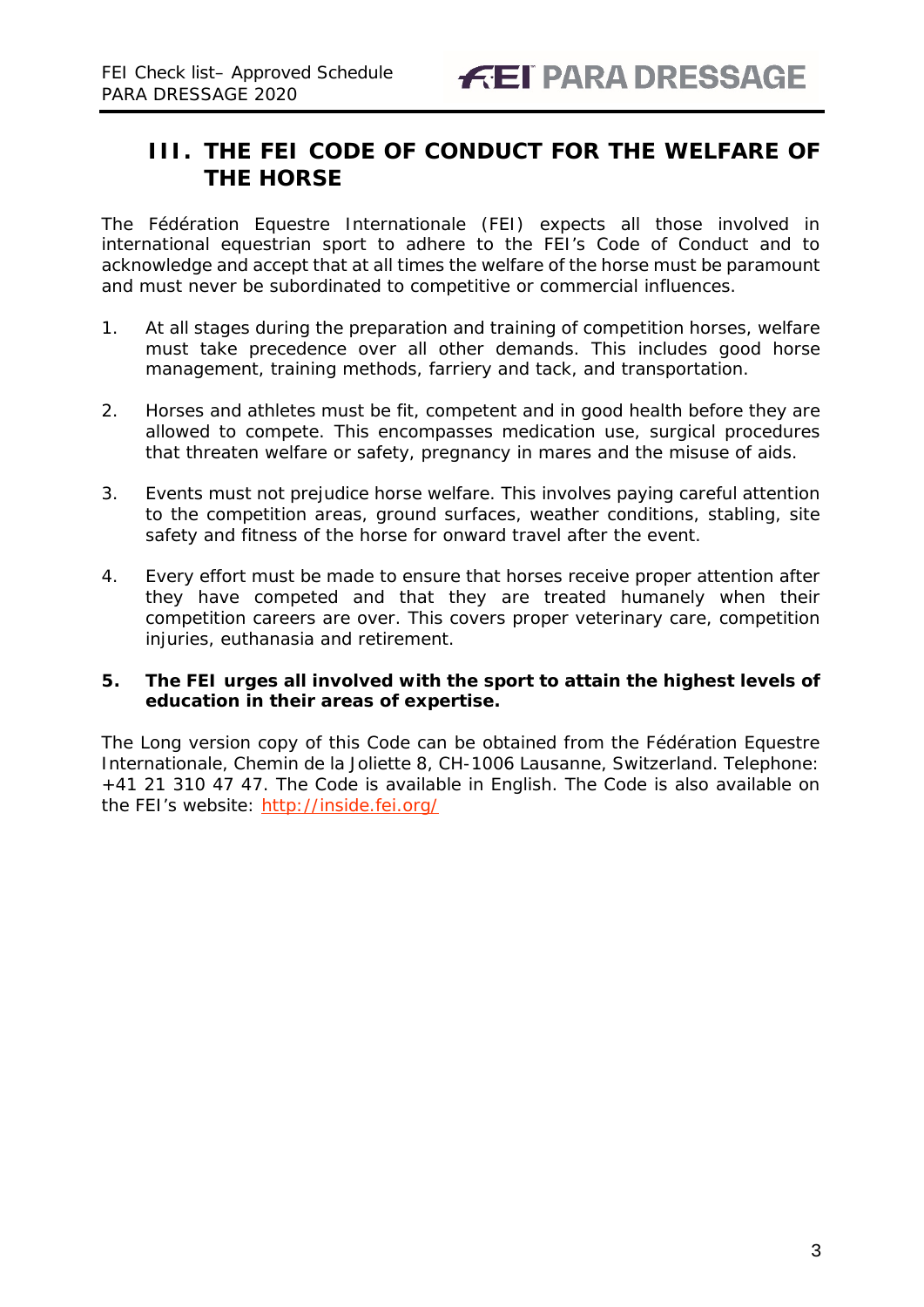### <span id="page-3-0"></span>**IV. GENERAL INFORMATION**

### <span id="page-3-1"></span>**1.ORGANISER**

| Name:                               | Reitclub Pferdezentrum Stadl-Paura                                               |
|-------------------------------------|----------------------------------------------------------------------------------|
| Address:                            | Stallamtsweg1; 4651 Stadl-Paura                                                  |
| Telephone:                          | +43 664 222 0009 - Nina Hackl                                                    |
| Fax:                                | +43 50 6902 93110 - Direktion Pferdezentrum Stadl-Paura                          |
| Email:                              | nina.hackl@hallerpromotion.com                                                   |
| Website:                            | www.pferde-stadlpaura.com                                                        |
| <b>Contact Details Show Ground:</b> |                                                                                  |
| Address:                            | Stallamtsweg 1; 4651 Stadl-Paura                                                 |
| Telephone:                          | +43 664 3384355                                                                  |
| <b>GPS Coordinates:</b>             | 48.08478849999999/13.87643909999997                                              |
| Coordinates):                       | Accessibility details (directions by road, nearest airport / train station / GPS |
|                                     | Blue Danube Airport Linz (LNZ) - 36,7 km - 48.2398041/14.192327200000022         |
|                                     | HBF Wels- 16,4km- 48.1660328/14.02655930000003                                   |

### <span id="page-3-2"></span>**2. ORGANISING COMMITTEE**

| Honorary President:    | <b>Thomas HALLER</b>                 |
|------------------------|--------------------------------------|
| President:             | Nina HACKL                           |
| <b>Show Secretary:</b> | Thomas Pakosta (AUT)                 |
|                        | Telephone: +43 664 3384355           |
|                        | Website: www.turnier-meldestelle.com |
| Press Officer:         | <b>Theresa Deisl</b>                 |
|                        | Telephone: +43 664 4101338           |
|                        | Email: presse@pferde-stadlpaura.at   |

### <span id="page-3-3"></span>**3.EVENT DIRECTOR**

| Name:    | <b>Thomas Haller</b>                           |
|----------|------------------------------------------------|
| Address: | Am Käferbach 41; 4271 St. Oswald bei Freistadt |
| Mobile:  | +43 664 222 0009                               |
| Email:   | nina.hackl@hallerpromotion.com                 |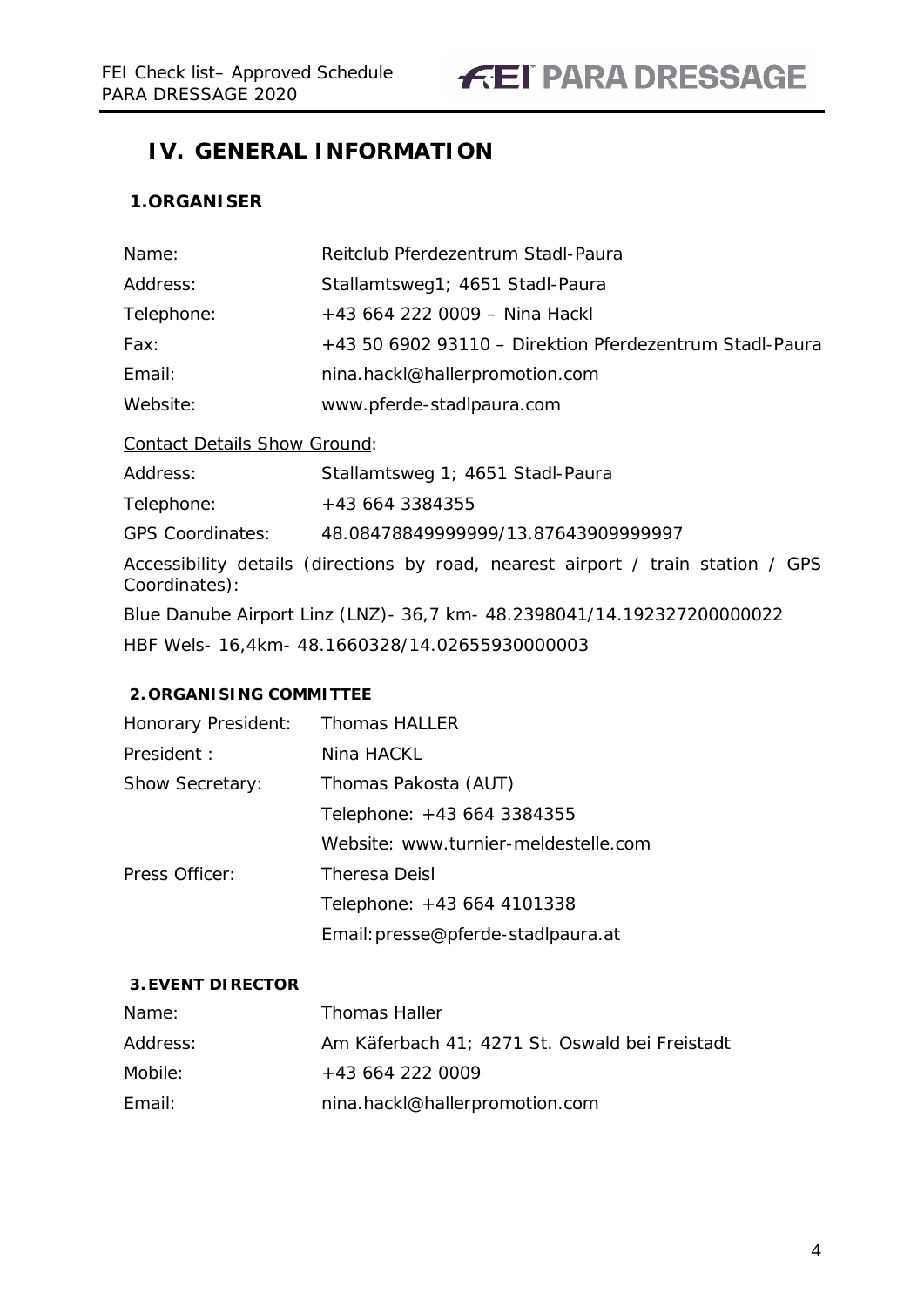## **V. OFFICIALS**

<span id="page-4-0"></span>

| Ref.                    | Panel                        | <b>Function</b>                 | <b>FEI ID</b> | <b>Name</b>            | <b>NF</b>  | Level          | <b>Contact Email</b>          |
|-------------------------|------------------------------|---------------------------------|---------------|------------------------|------------|----------------|-------------------------------|
| $\mathbf{1}$            | Ground Jury                  | Ground Jury President           | 10003193      | Eva Maria BACHINGER    | <b>AUT</b> | $5*$           | bachinger-eva@a1business.at   |
|                         |                              | Foreign Judge                   | 10053044      | Sarah LEITCH           | <b>GBR</b> | $5*$           | sarahleitch@btinternet.com    |
|                         |                              | Ground Jury Member              | 10111074      | Marjukka MANNINEN      | <b>FIN</b> | $3^{\star}$    | marjukka.manninnen@tyrnava.fi |
|                         |                              | Ground Jury Member              | 10052563      | Marco ORSINI           | <b>GER</b> | $5*$           | marco.orsini@web.de           |
|                         |                              | Ground Jury Member              | 10051602      | Kjell MYHRE            | <b>NOR</b> | $5*$           | kjelito64@gmail.com           |
| $\overline{2}$          | Technical<br>Delegate        | Foreign Technical Delegate      |               |                        |            |                |                               |
| $\mathbf{3}$            | Appeal<br>Committee          | Appeal Committee President      |               |                        |            |                |                               |
|                         |                              | Appeal Committee Member         |               |                        |            |                |                               |
|                         |                              | Appeal Committee Member         |               |                        |            |                |                               |
| $\overline{\mathbf{4}}$ | Classifiers                  | <b>Chief Para-Classifier</b>    | 10052643      | Christa WALTER         | <b>AUT</b> | $\overline{2}$ | christa.walter@ktn.gv.at      |
|                         |                              | Assistant Para Classifier       | 10052652      | Jana KULICHOVA         | <b>CZE</b> | $\overline{2}$ | jana.kulichova@volny.cz       |
| $5\phantom{1}$          | <b>Chief Steward</b>         | <b>Chief Steward</b>            | 10016387      | Joelle Catherine Beier | <b>LUX</b> | $\overline{2}$ | joelle.kinnen@t-online.de     |
| 6                       | Assistant<br><b>Stewards</b> | <b>Assistant Steward</b>        | 10083369      | Petra CHOC             | <b>AUT</b> | 1              | petra.choc@jergitsch.at       |
|                         |                              | Assistant Steward               | 10091881      | Veronique ROMMELFANGER | <b>LUX</b> | $\mathbf{1}$   | rommelfangervero@gmail.com    |
|                         |                              | Assistant Steward               |               |                        |            |                |                               |
|                         |                              | Assistant Steward               |               |                        |            |                |                               |
| $\overline{\mathbf{z}}$ | FEI Veterinary<br>Delegate   | Veterinary Delegate             | 10050603      | Dr. Constanze ZACH     | <b>AUT</b> |                | constanze.zach@chello.at      |
|                         | FEI Veterinary               | Veterinary Commission President |               |                        |            |                |                               |
|                         | Commission                   | Foreign Veterinary Delegate     |               |                        |            |                |                               |
|                         |                              | Veterinary Commission Member    |               |                        |            |                |                               |
| 8                       | <b>VSM</b><br>Veterinary     | Veterinary Services Manager     |               |                        |            |                |                               |
|                         | Services<br>Manager /        | <b>Treating Veterinarian</b>    | 10094556      | Mag. Wolfgang KROMOSER | <b>AUT</b> |                | wolfgang@kromoser.at          |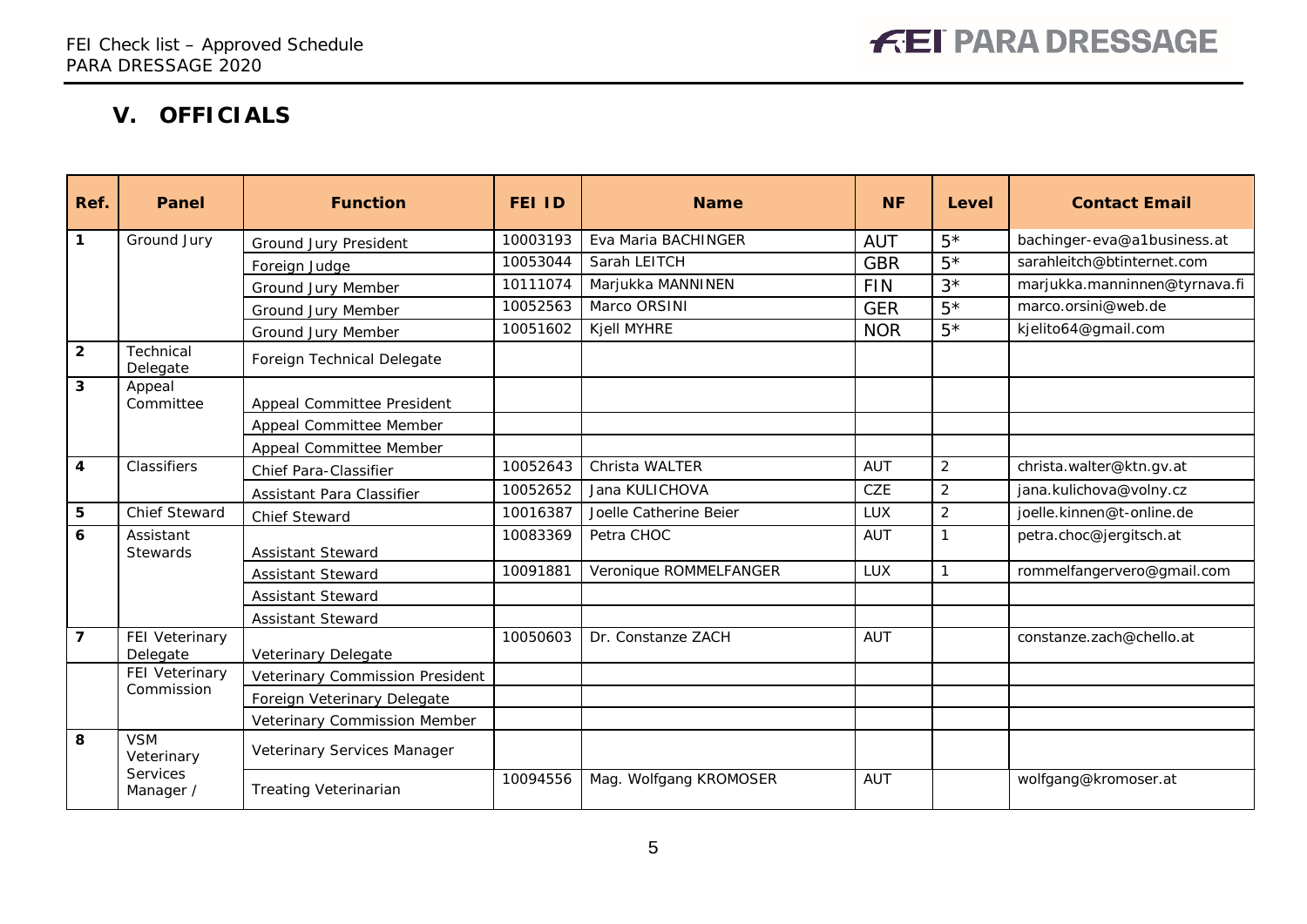|    | Treating<br>Veterinarian<br>(VR Art<br>1103/1105) /<br>24h VSM                                                                                                                 |                        |  |                         |     |  |                 |
|----|--------------------------------------------------------------------------------------------------------------------------------------------------------------------------------|------------------------|--|-------------------------|-----|--|-----------------|
| 10 | Doctor/Medical<br>Service                                                                                                                                                      | Doctor/Medical Service |  | Rotes Kreuz Lambach     | AUT |  | +43 7245 31134  |
| 11 | Farrier                                                                                                                                                                        | Farrier                |  | <b>Wilfried Wallner</b> | AUT |  | +43 664 4411744 |
|    | Please note that the schedule has been approved under the provision that all appointed Officials have successfully passed the on-line FEI<br><b>Competency Evaluation Test</b> |                        |  |                         |     |  |                 |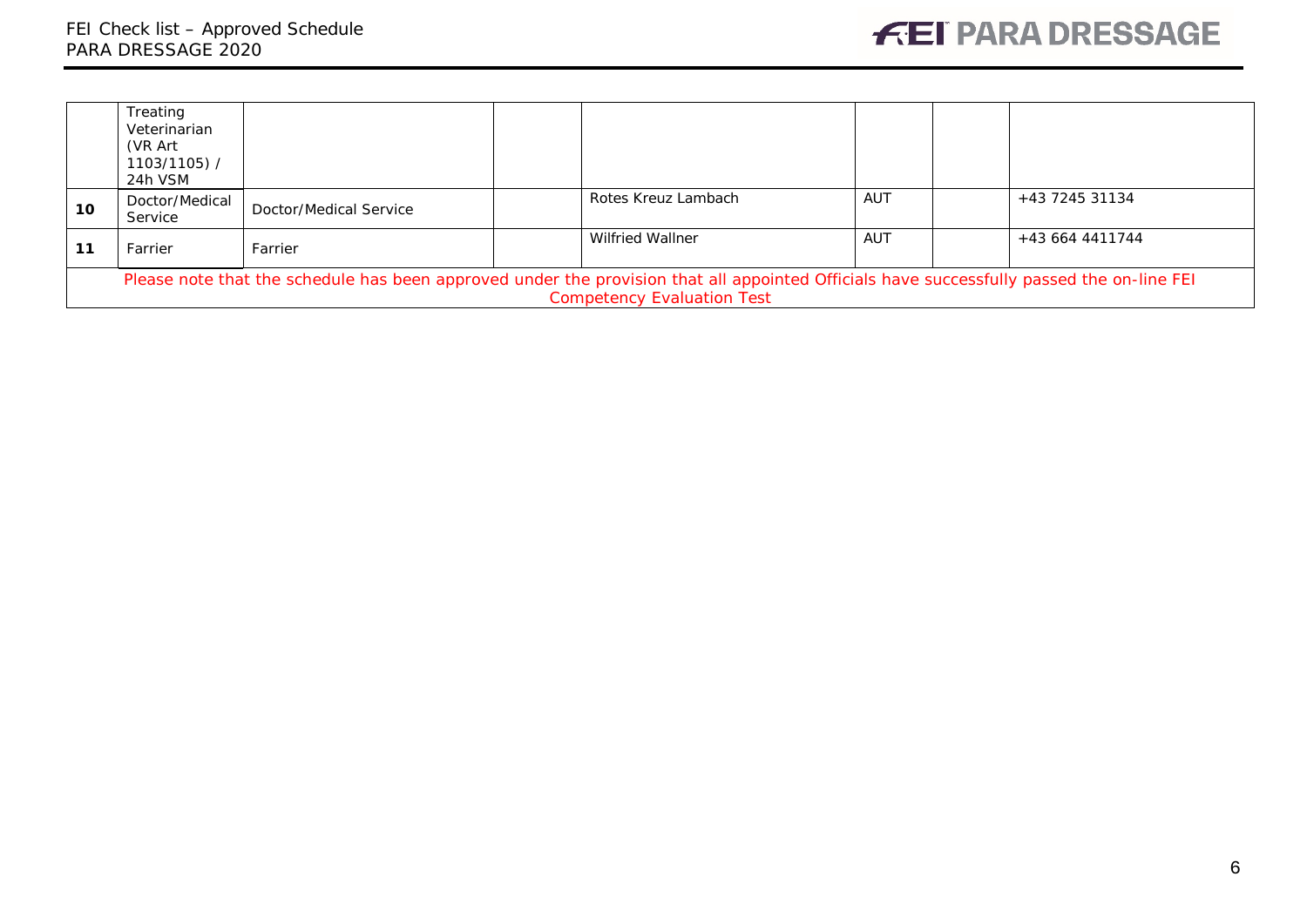### <span id="page-6-0"></span>**VI. INVITATIONS**

### <span id="page-6-1"></span>**1.GENERAL**

| Number of NFs invited :       | Open          |
|-------------------------------|---------------|
| State which NFs are invited : | Open          |
| Reserve NFs:                  | Open          |
| Number of home athletes:      | Open          |
| Number of athletes per NF:    | Open          |
| Number of horses per athlete: | $\mathcal{P}$ |

Open to all National Federations with Para riders: Yes  $\boxtimes$  No  $\Box$ Athletes are invited by the Organiser through their National Federation.

One (1) groom per athlete.

AL NF must advic the OC (by Email : [stallmeister@pferde-stadlpaura.at\)](mailto:stallmeister@pferde-stadlpaura.at)

The stable open on 21/05/2020 at 10.00 am.

Stable Manager: Claudia Radner +43 50 6902 3119

It´s necessary to have health papers or routine schedule and if you need health papers to travel back home please ask for them at the Horse Inspection – not later

### <span id="page-6-2"></span>**VII. ENTRIES**

### **All Athletes & Horses participating in any International competition must be registered with the FEI.**

### <span id="page-6-3"></span>**1.ENTRY DATES:**

Nominated Entries:

| Definite Entries:                                            | 04/05/2020          |
|--------------------------------------------------------------|---------------------|
| Last date for substitutions:                                 | 18/05/2020          |
| Fotries have to be sent to:                                  |                     |
|                                                              |                     |
| <b>Entry fee per horse:</b>                                  | €400 (VAT excluded) |
| Stabling fee per horse (if any): N/A – included in Entry Fee |                     |
| Starting fee per horse (if any):                             | N/A                 |
| <b>VAT:</b>                                                  | N/A                 |
| Total fee per horse:                                         | €400                |

Have to paid to the following account at the latest 04/05/2020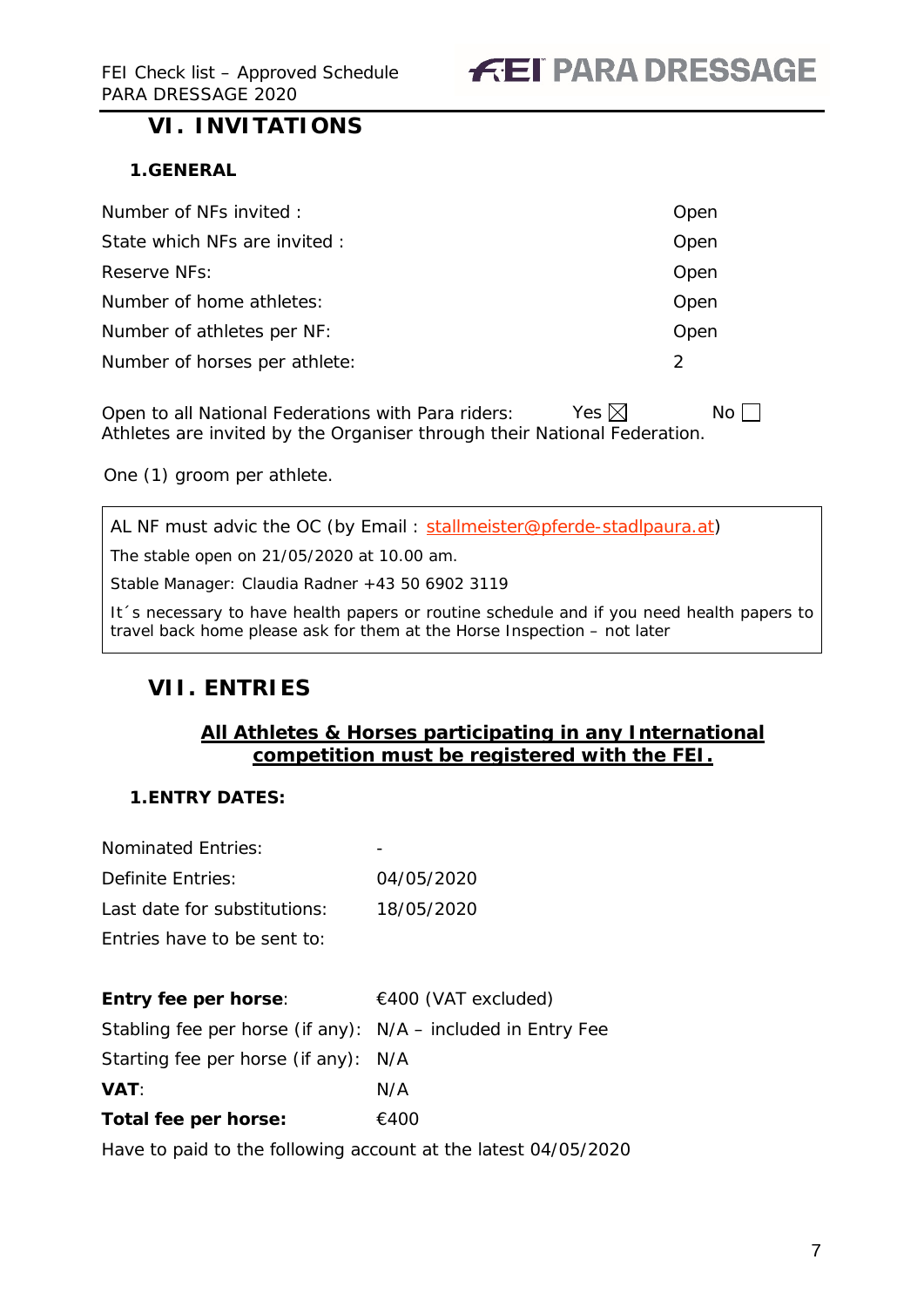Bank Institute: Raiffeisen Edt-Lambach Account No.: 00000129262 Bank Code: 34083 IBAN: AT91 3408 3000 0012 9262 BIC/SWIFT: RZOOAT2L083

### **IMPORTANT – Entries must include the following information on :**

**Horses**: • name of horse • date of birth • breed • country of birth • stud-book initials • passport number/FEI horse registration number • colour • sex • name(s) of owner(s)

**Athletes**: • name of athlete • nationality of athlete • FEI rider registration number

### <span id="page-7-0"></span>**2.NO-SHOWS/LATE WITHDRAWALS:**

**NB :** In the case of withdrawals after the date of definite entries or no-shows the athlete or the respective NF will be held liable to reimburse the Organiser for the actual financial loss incurred by the Organiser (i.e. stabling and hotel expenses) as a result of the late withdrawal or no-show.

Amount charged: Depending on the date of cancellation, withdrawal or no-show, te financial penalty will be as follows:

- Until the date of definite entries : no penalty
- From 04/05/2020 to 11/05/2020 50% (€200)

• After 11/05/2020 100% (€400)

### <span id="page-7-1"></span>**3.ADDITIONAL FEES/CHARGES BY ORGANISING COMMITTEE:**

All further fees must be listed hereunder with the details of the amounts to be charged and approved by the FEI. Only approved by the FEI and listed in the approved schedule can be charged by the Organiser.

EADCMP Fee: Included in entry fee  $\Box$  Not included in entry fee  $\boxtimes$ 

Lower Level Events (CIMs) CHF 18 per horse per event (For definition of CIMs see Appendix E of the FEI General Regulations) Higher Level Events CHF 25 per horse per event (All other events not defined as CIM)

Electricity (upon request): €70 Manure disposal: €40 per box Hay/Straw all inclusive: €50 Shavings: €15 Extra Night :  $\epsilon$ 45 Tack Box: €150

### **All aforementioned amounts are including VAT**

VAT Number of the Organiser: none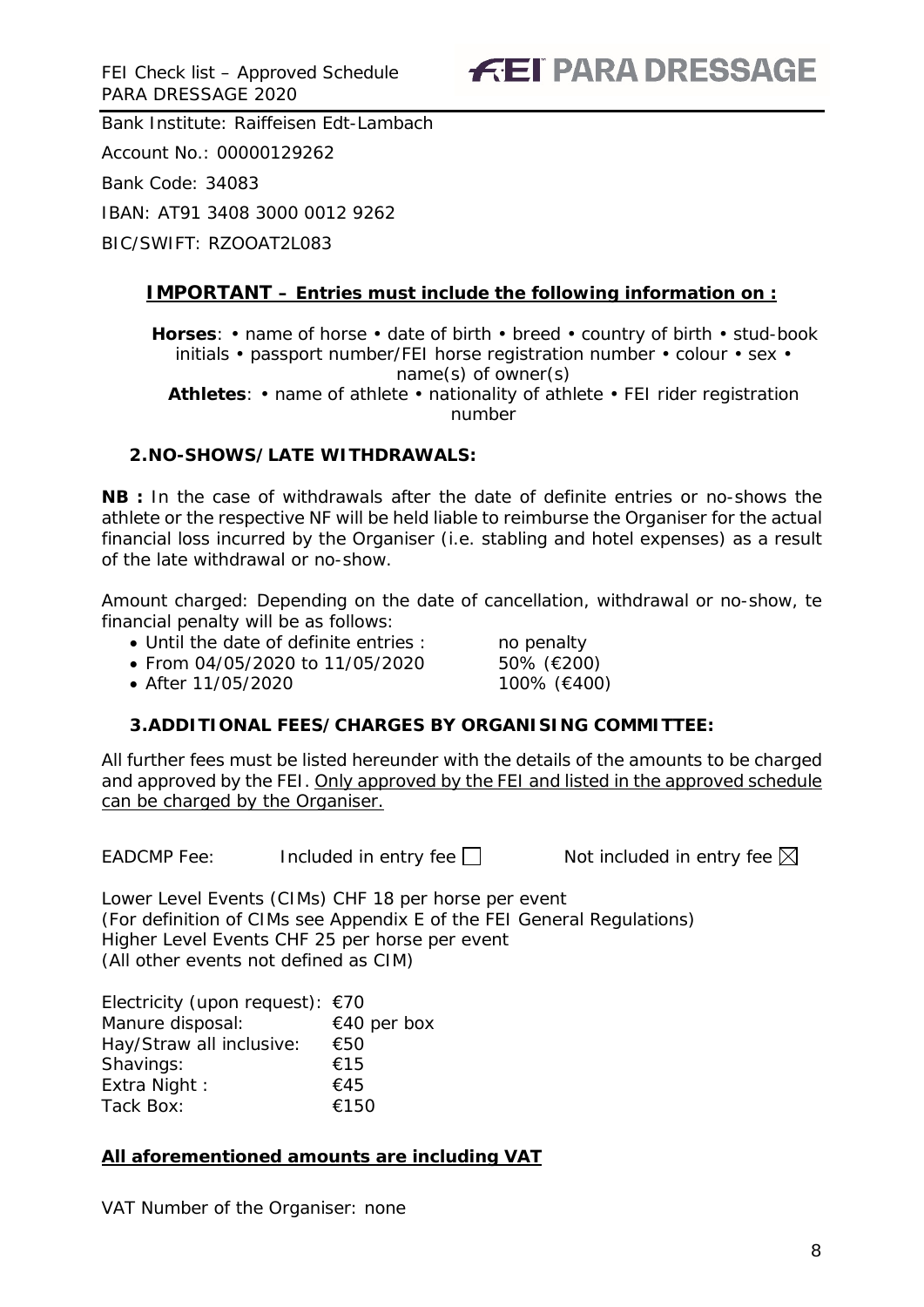### <span id="page-8-0"></span>**VIII. TIMETABLE**

### **Competitions must not start before 08:00 and must not finish after 23:00, unless prior approval is granted by the FEI.**

|                           | Day                                           | Date       | Time  |  |  |
|---------------------------|-----------------------------------------------|------------|-------|--|--|
| • Opening of stables:     | Thursday                                      | 21/05/2020 | 12:00 |  |  |
| · Horse Inspection:       | Thursday                                      | 21/05/2020 | 17:00 |  |  |
| • Chef's d'Equipe Meeting | Thursday                                      | 21/05/2020 | 20:00 |  |  |
| • Declaration of Starters | Not later than two (2) hours before the draw. |            |       |  |  |
| $\bullet$ Draw:           |                                               |            |       |  |  |
| (Competitions No)         |                                               |            |       |  |  |
| (Competitions No)         |                                               |            |       |  |  |

| <b>Competitions CPEDI3*:</b> | Day      | Date       | <b>Time</b>                                       | <b>Prize Money</b> |
|------------------------------|----------|------------|---------------------------------------------------|--------------------|
|                              |          |            |                                                   |                    |
| All Grades Team Test         | Friday   | 22/05/2020 | 1 <sup>st</sup><br>competition<br>starts at 09:00 | Gift               |
| All Grades Individual Test   | Saturday | 23/05/2020 | 1 <sup>st</sup><br>competition<br>start at 09:00  | €4.000             |
| All Grades Freestyle Test    | Sunday   | 24/05/2020 | 1 <sup>st</sup><br>competition<br>start at 009:00 | €6.000             |
| <b>Total Prize Money</b>     |          |            |                                                   | €10.000            |
| <b>Prizes in Kind</b>        |          |            |                                                   |                    |

### **GENERAL CLASSIFICATION AT THE END OF THE COMPETITIONS:**

| Leading athlete award - | N/A |
|-------------------------|-----|
| Best foreign athlete -  | N/A |
| Best home athlete -     | N/A |
| Team awards –           | N/A |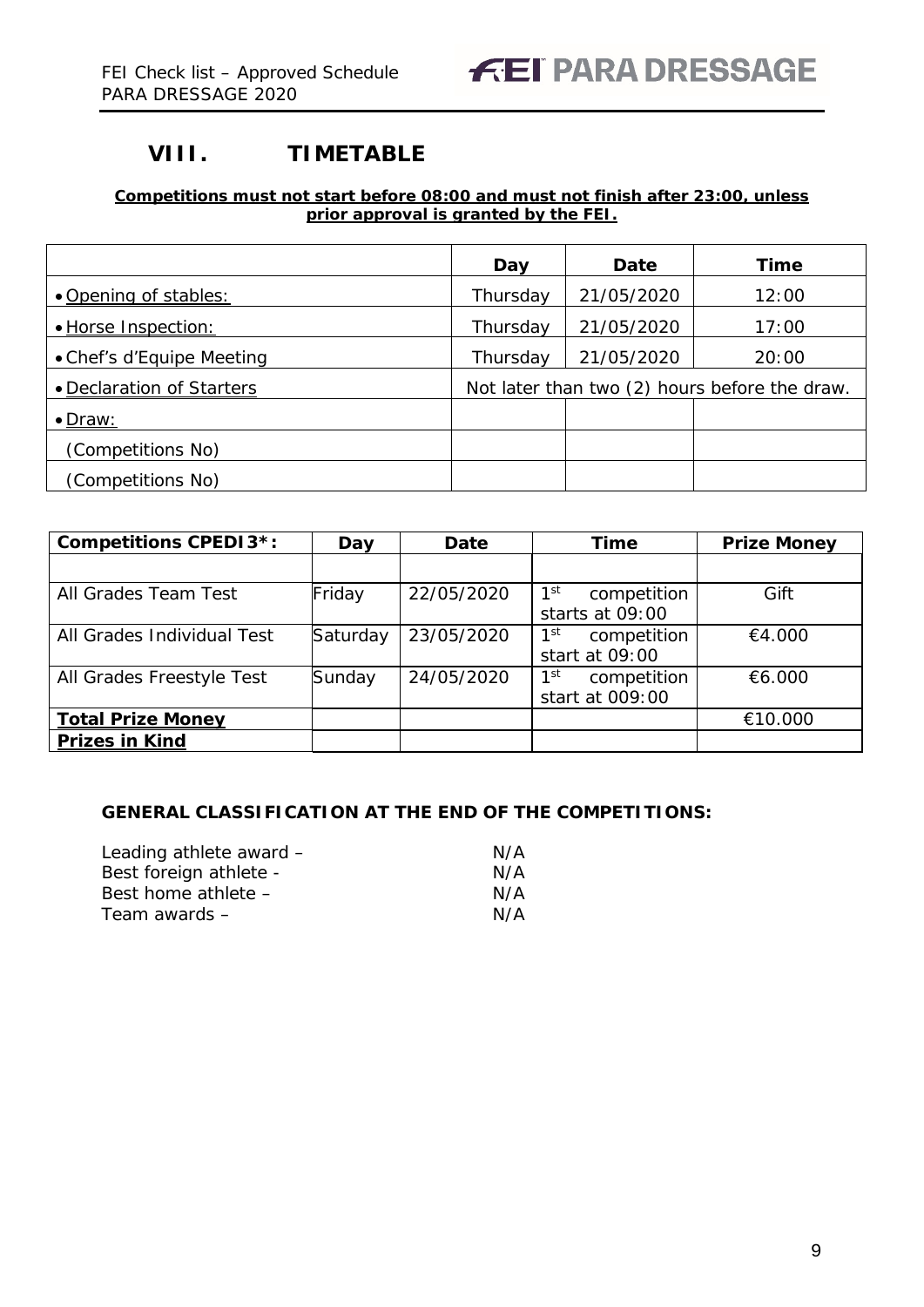FEI Check list – Approved Schedule **FEI PARA DRESSAGE** 

### <span id="page-9-0"></span>**IX. COMPETITIONS DETAIL**

### **FIRST DAY: Friday DATE: 22/05/2020**

### **COMPETITION No 1**

Grade/Test: Grade IV Team Test, to be ridden from memory Number of horses per athlete :2 Starting order: Draw Art 8425 Total prize money: Fig. 2.13. Prize money / split-up : -

\* \* \* \* \* \* \* \* \* \* \*

### **COMPETITION No 2**

| Grade V Team Test, to be ridden from memory |
|---------------------------------------------|
|                                             |
| Draw Art 8425                               |
|                                             |
|                                             |
|                                             |

\* \* \* \* \* \* \* \* \* \* \*

### **COMPETITION No 3**

| Grade/Test:                      | Grade I Team Test, to be ridden from memory |
|----------------------------------|---------------------------------------------|
| Number of horses per athlete : 2 |                                             |
| Starting order:                  | Draw Art 8425                               |
| Total prize money:               | -                                           |
| Prize money / split-up :         | $\overline{\phantom{0}}$                    |
|                                  |                                             |

\* \* \* \* \* \* \* \* \* \* \*

### **COMPETITION No 4**

| Grade/Test:                      | Grade II Team Test, to be ridden from memory |
|----------------------------------|----------------------------------------------|
| Number of horses per athlete : 2 |                                              |
| Starting order:                  | Draw Art 8425                                |
| Total prize money:               |                                              |
| Prize money / split-up :         |                                              |
|                                  | * * * * * * * * * * *                        |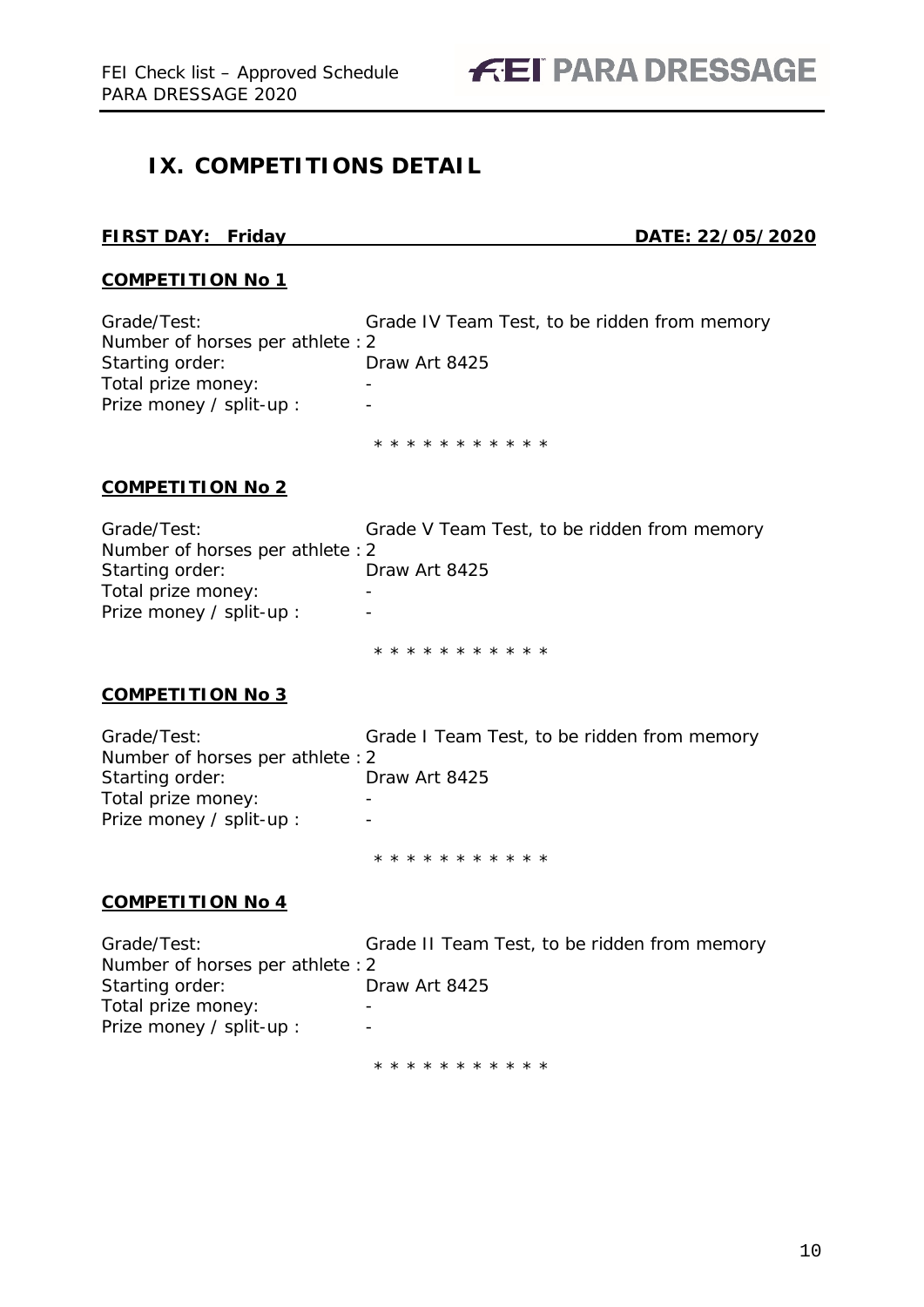

### **COMPETITION No 5**

| Grade/Test:                      | Grade III Team Test, to be ridden from memory |
|----------------------------------|-----------------------------------------------|
| Number of horses per athlete : 2 |                                               |
| Starting order:                  | Draw Art 8425                                 |
| Total prize money:               | -                                             |
| Prize money / split-up :         | -                                             |

\* \* \* \* \* \* \* \* \* \* \*

### **SECOND DAY: Saturday DATE: 23/05/2020**

### **COMPETITION No 6**

| Grade/Test:                     | Grade IV Individual Test, to be ridden from memory |
|---------------------------------|----------------------------------------------------|
| Number of horses per athlete: 2 |                                                    |
| Starting order:                 | Draw Art 8425                                      |
| Total prize money:              | € 800                                              |
| Prize money / split-up :        | 225-185-160-125-55-50                              |
|                                 |                                                    |

\* \* \* \* \* \* \* \* \* \* \*

### **COMPETITION No 7**

Grade/Test: Grade V Individual Test, to be ridden from memory Number of horses per athlete :2 Starting order: Draw Art 8425 Total prize money: € 800<br>Prize money / split-up : 225-1 Prize money / split-up : 225-185-160-125-55-50

\* \* \* \* \* \* \* \* \* \* \*

### **COMPETITION No 8**

| Grade/Test:                      | Grade I Individual Test, to be ridden from memory |
|----------------------------------|---------------------------------------------------|
| Number of horses per athlete : 2 |                                                   |
| Starting order:                  | Draw Art 8425                                     |
| Total prize money:               | € 800                                             |
| Prize money / split-up :         | 225-185-160-125-55-50                             |
|                                  |                                                   |

\* \* \* \* \* \* \* \* \* \* \*

### **COMPETITION No 9**

| Grade/Test:                      | Grade II Individual Test, to be ridden from memory |
|----------------------------------|----------------------------------------------------|
| Number of horses per athlete : 2 |                                                    |
| Starting order:                  | Draw Art 8425                                      |
| Total prize money:               | € 800                                              |
| Prize money / split-up :         | 225-185-160-125-55-50                              |
|                                  |                                                    |

\* \* \* \* \* \* \* \* \* \* \*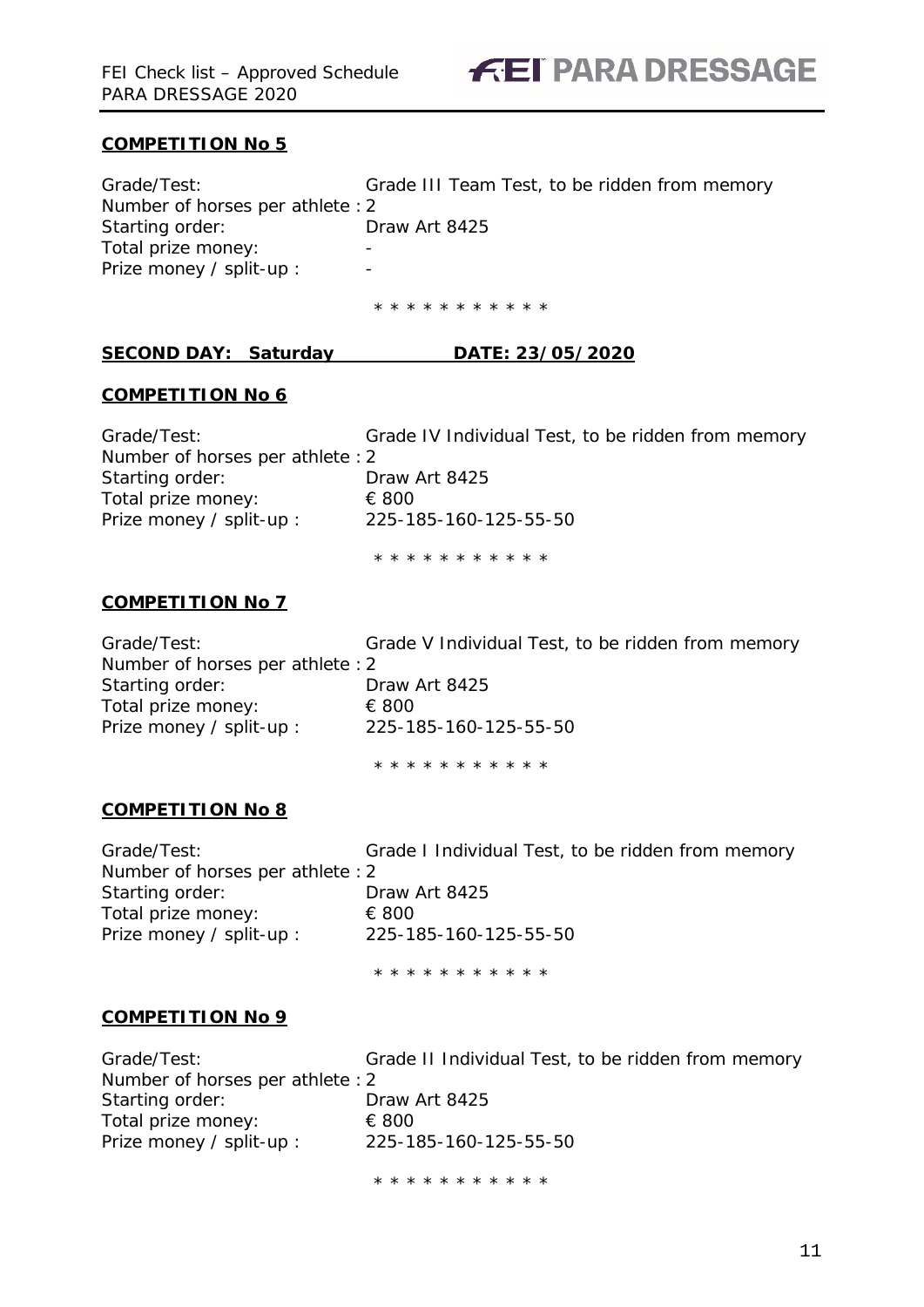

### **COMPETITION No 10**

| Grade/Test:                     | Grade III Individual Test, to be ridden from memory |
|---------------------------------|-----------------------------------------------------|
| Number of horses per athlete: 2 |                                                     |
| Starting order:                 | Draw Art 8425                                       |
| Total prize money:              | € 800                                               |
| Prize money / split-up :        | 225-185-160-125-55-50                               |
|                                 |                                                     |

\* \* \* \* \* \* \* \* \* \* \*

### **THIRD DAY: Sunday DATE: 24/05/2020**

### **COMPETITION No 11**

| Grade/Test:                     | Grade IV Freestyle, to be ridden from memory |
|---------------------------------|----------------------------------------------|
| Number of horses per athlete: 2 |                                              |
| Starting order:                 | Draw Art 8425                                |
| Total prize money:              | € 1200                                       |
| Prize money / split-up :        | 350-270-220-150-110-100                      |
|                                 |                                              |

\* \* \* \* \* \* \* \* \* \* \*

### **COMPETITION No 12**

| Grade/Test:                      | Grade V Freestyle, to be ridden from memory |
|----------------------------------|---------------------------------------------|
| Number of horses per athlete : 2 |                                             |
| Starting order:                  | Draw Art 8425                               |
| Total prize money:               | € 1200                                      |
| Prize money / split-up :         | 350-270-220-150-110-100                     |
|                                  |                                             |

\* \* \* \* \* \* \* \* \* \* \*

### **COMPETITION No 13**

| Grade/Test:                     | C |
|---------------------------------|---|
| Number of horses per athlete: 2 |   |
| Starting order:                 | E |
| Total prize money:              | € |
| Prize money / split-up :        | 3 |

Grade I Freestyle, to be ridden from memory Draw Art 8425  $∈ 1200$ ey / split-up : 350-270—220-150-110-100

\* \* \* \* \* \* \* \* \* \* \*

### **COMPETITION No 14**

| Grade/Test:                      | Grade II Freestyle, to be ridden from memory |
|----------------------------------|----------------------------------------------|
| Number of horses per athlete : 2 |                                              |
| Starting order:                  | Draw Art 8425                                |
| Total prize money:               | € 1200                                       |
| Prize money / split-up :         | 350-270-220-150-110-100                      |

\* \* \* \* \* \* \* \* \* \* \*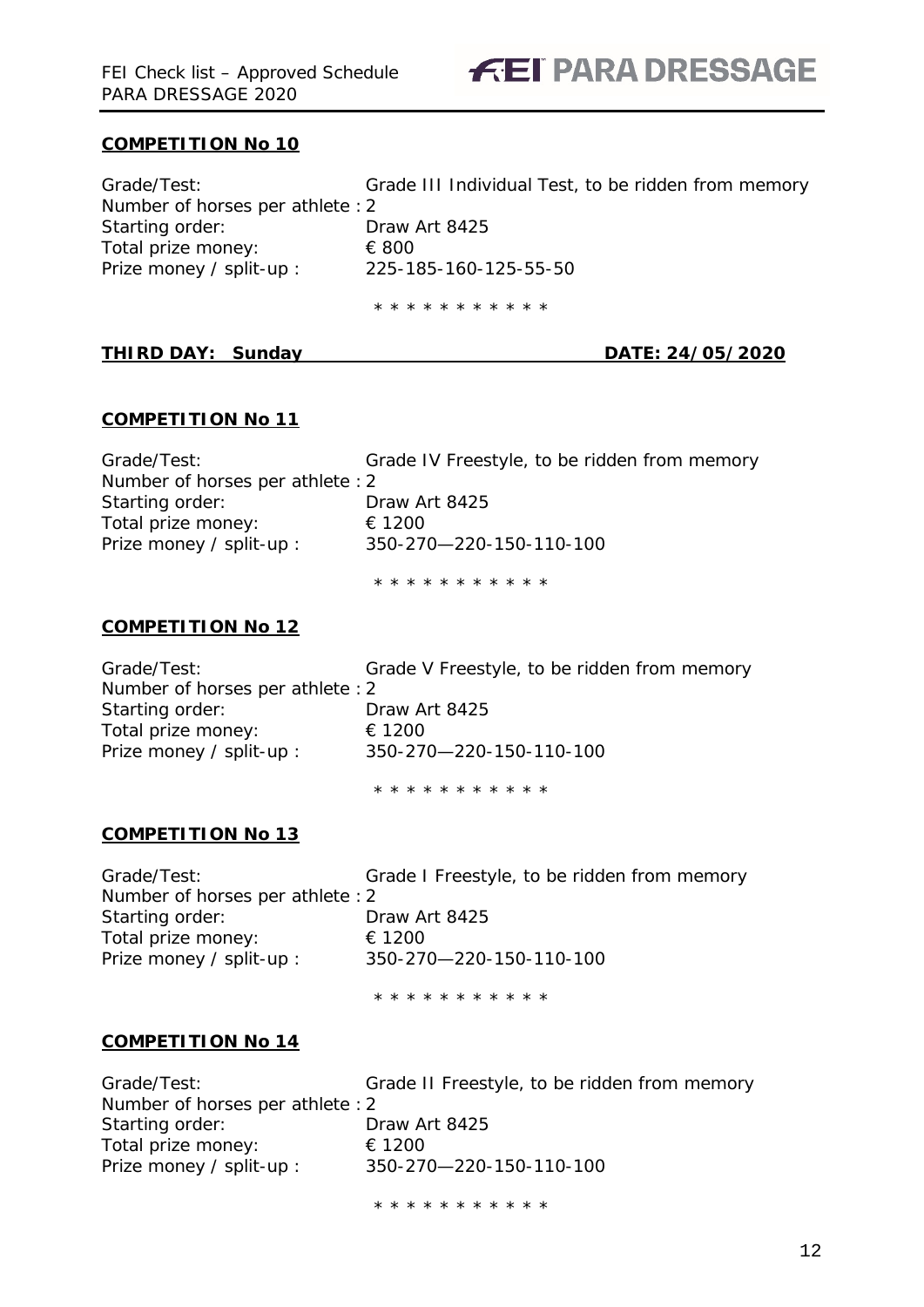

### **COMPETITION No 15**

| Grade/Test:                     | Grade III Freestyle, to be ridden from memory    |
|---------------------------------|--------------------------------------------------|
| Number of horses per athlete: 2 |                                                  |
| Starting order:                 | Draw Art 8425                                    |
| Total prize money:              | € 1200                                           |
| Prize money / split-up :        | 350-270-220-150-110-100<br>* * * * * * * * * * * |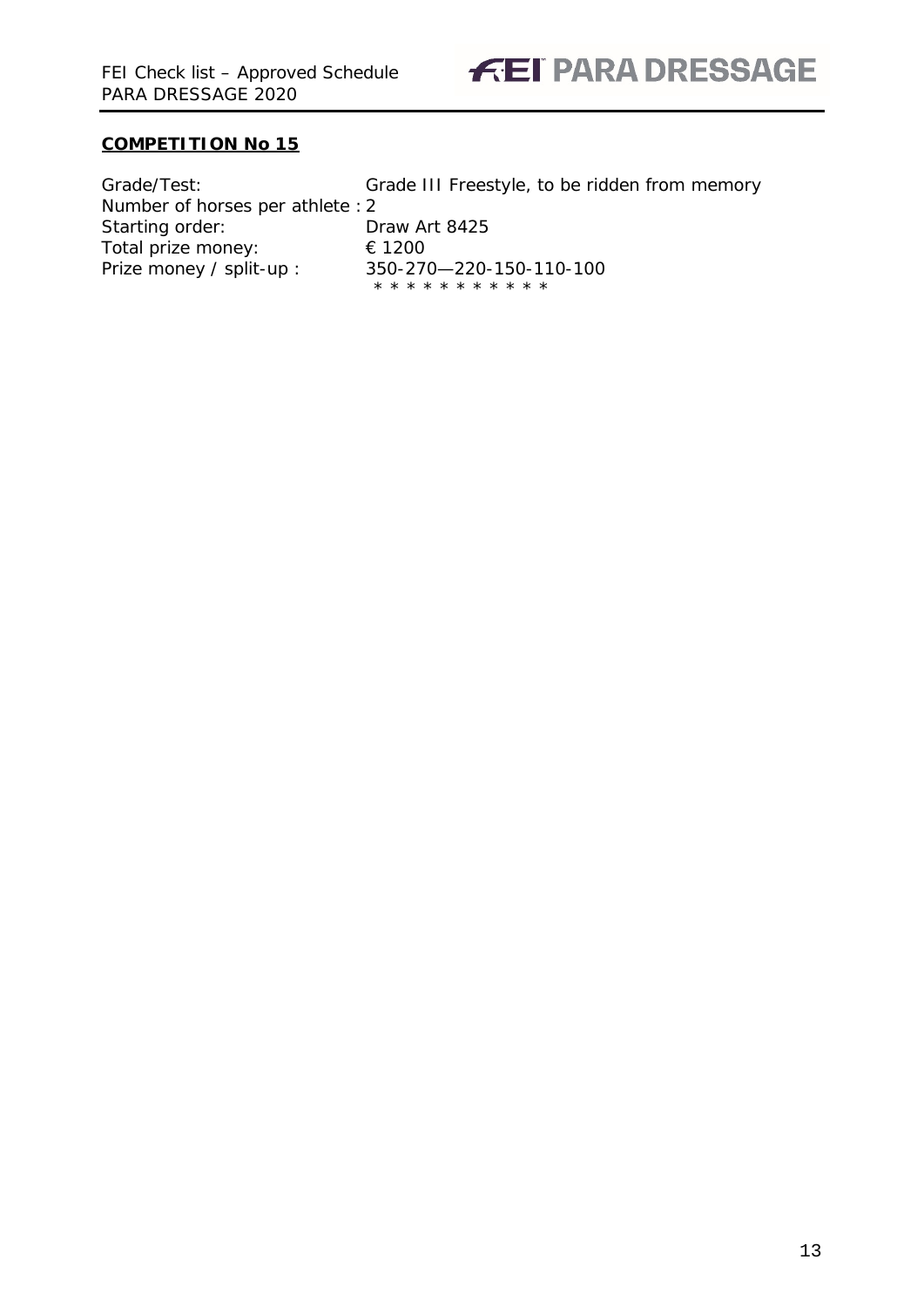## **FEI PARA DRESSAGE**

### <span id="page-13-0"></span>**X. FACILITIES OFFERED**

### <span id="page-13-1"></span>**1.ATHLETES (and Chefs d'Equipe)**

### **Accommodation.**

Hotel: **Kapellerhof– 1,6 km** Address: Am Bräuberg 3; 4651 Stadl-Paura Telephone: +43 7245 21126 Hotel: **Moorbad Neydharting - 5,4 km** Address: Neydharting 4; 4654 Bad Wimsbach-Neydharting Telephone: +43 7245 254 740 Hotel: **Gasthof Dickinger – 4,1 km** Address: Neydharting 4; 4654 Bad Wimsbach-Neydharting Telephone: +43 7245 25475 Hotel: **Voglhubergut – Familie Scherleitner – 13,7 km** Address: Schart 17; 4655 Vorchdorf Telephone: +43 7614 6617 Hotel: **Gasthof Penion Kinzl – 11,1 km** Address: Bräuhausstraße 5; 4655 Offenhausen

Telephone: +43 7247 6141

Hotel: **Hoftaverne Ziegelböck – 10,6 km**

Address: Lambacherstraße 8; 4655 Vorchdorf

Telephone: +43 7614 6335

At the expense of: The Organiser  $\Box$  or Athletes  $\boxtimes$ 

Accommodated (bed and breakfast) from to

### **Meals.**

At the expense of: The Organiser  $\Box$  or Athletes  $\boxtimes$ Meals provided from to

### <span id="page-13-2"></span>**2.GROOMS**

### **Accommodation.**

Requests for accommodation must be sent with entries. Accommodation will be at the cost of: The Organiser  $\boxtimes$  Athletes  $\Box$  from to

### **Meals.**

At the expense of: The Organiser  $\Box$  or Athletes  $\boxtimes$ Meals provided from to

**N.B.** Organiser's must provide proper sanitary conditions. The showering facilities should be sufficient for both male and female grooms with hot and cold water. Shower facilities as well as restrooms should at all times be in a state of cleanliness.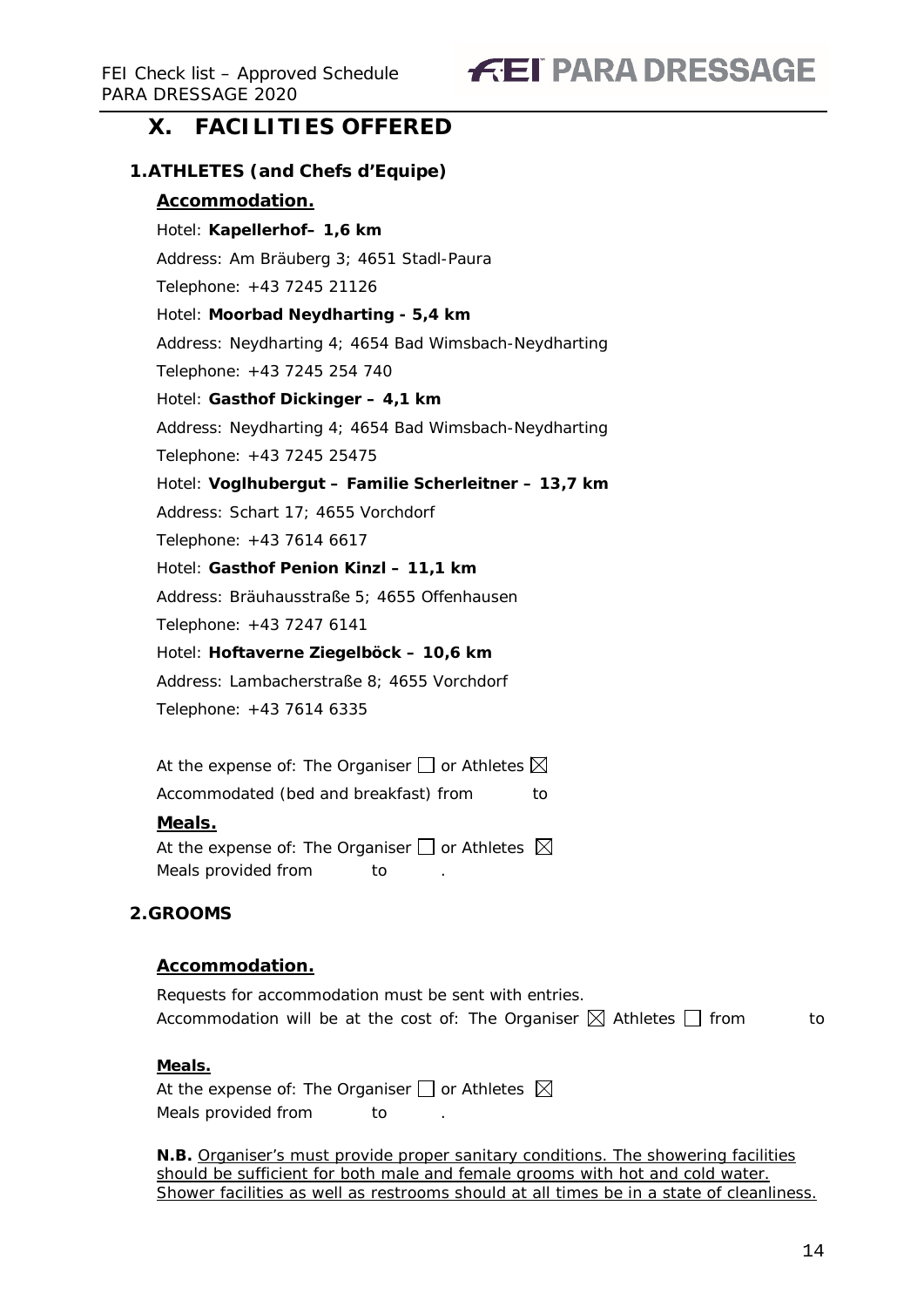### <span id="page-14-0"></span>**XI. LOGISTICAL/ADMINISTRATIVE/TECHNICAL INFORMATION**

### <span id="page-14-1"></span>**1.DRAW**

Location of the draw: Show Office

### <span id="page-14-2"></span>**2.COMPETITION ARENA(S)**

### **Indoor Arena(s)**

Total dimensions :

Type of Footing:

### **Outdoor Arena(s)**

Total dimensions : 65x100 m Type of Footing: Sand (Competition Arena – dimensions : 20x60 m)

### <span id="page-14-3"></span>**3.PRACTICE ARENA(S)**

| Number of practice arenas                 | 2                         |                           |                                |
|-------------------------------------------|---------------------------|---------------------------|--------------------------------|
| Arena - Dimensions:                       | 20x40 m, 35x65 m, 20x60 m |                           |                                |
| Type of Sand Footing:                     | Sand                      |                           |                                |
| Lunge facilities in place                 |                           | Yes $\boxtimes$ No $\Box$ |                                |
| Restaurant on the grounds                 |                           | Yes $\boxtimes$ No $\Box$ |                                |
| Toilets and showers Area                  |                           | Yes $\boxtimes$           | No                             |
| Administration and Information Area       |                           | Yes $\boxtimes$           | $No$ $\Box$                    |
| <b>FEI Classification Area</b>            |                           | Yes $\boxtimes$           | $No$ $\Box$                    |
| Free parking Area                         |                           | Yes $\boxtimes$           | $\mathsf{No} \mathrel{\sqcup}$ |
| Areas must be accessible for wheelchairs. |                           |                           |                                |

### <span id="page-14-4"></span>**4.STABLES**

Size of boxes  $3 m x 3 m (minimum 3m x 3m + 20\% 3mx 4m)$ 

### <span id="page-14-5"></span>**5.SCORING/TIMING PROVIDER**

Will you use a FEI Certified Service Provider to manage the scoring and timing at your Event? The list of certified Service Providers is available here: [https://inside.fei.org/fei/your-role/it-services/it-providers/list.](https://inside.fei.org/fei/your-role/it-services/it-providers/list)

Yes  $\Box$ Name of the Company: - FEI Certified Service Provider ID number: -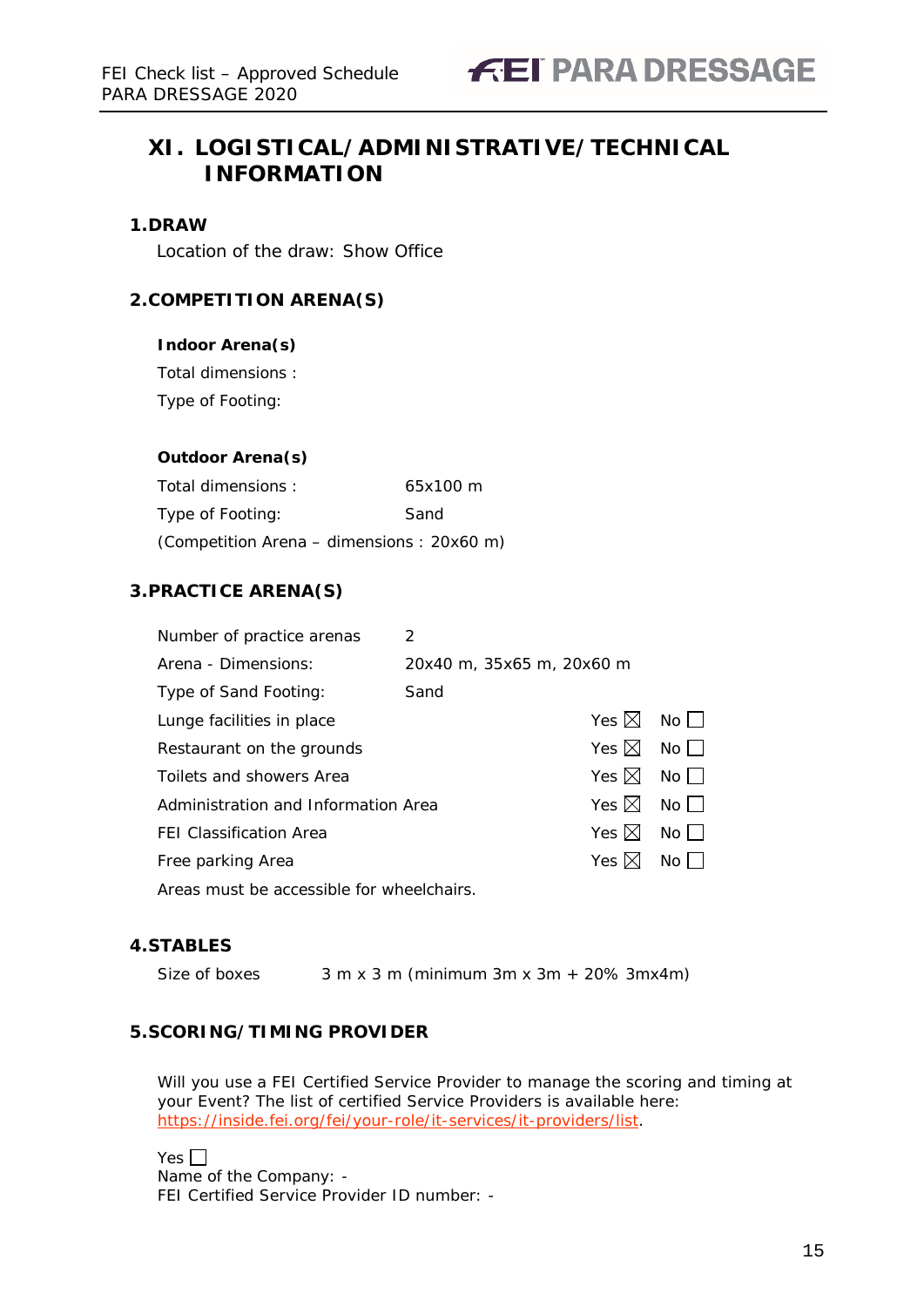Contact person at Event Name: - FEI ID number: - Contact email: -

No  $\boxtimes$ Name of the Company: www.turnier-meldestelle.at

Contact person at Event Name: Thomas Pakosta (AUT) FEI ID number: Contact email: info@turnier-meldestelle.at

### **6. OTHER TECHNOLOGY/SERVICE PROVIDER(S)**

Will you use other technology/service provider(s) at your Event?

Yes  $\Box$ Name of the Company:

Contact person Name: FEI ID number (if applicable): Contact email: Activity/Function: (i.e.: Accreditations, Stable Management, Camera system, Sensors, etc…)

No  $\boxtimes$ 

### <span id="page-15-0"></span>**7.ADVERTISING ON ATHLETES AND HORSES**

The athletes are authorised  $\boxtimes$  not authorised  $\Box$  to carry the logo of their personal sponsor. The Chief Steward will check that the advertising and publicity on athletes and horses complies with Article 135 of the General Regulations.

### <span id="page-15-1"></span>**8.TICKETING**

Are you selling ticket for spectator to attend your event: Yes  $\Box$  No  $\boxtimes$ Name of your ticketing provider: Web address to buy ticket: -

### <span id="page-15-2"></span>**9.BETTING**

Betting will be authorised by the Organiser. Yes  $\Box$  No  $\boxtimes$ 

### <span id="page-15-3"></span>**10. TRANSPORT REIMBURSMENT HORSES / PONIES**

Transport expenses to be paid by:

The Organiser  $\Box$  at per km.

The Athlete  $\boxtimes$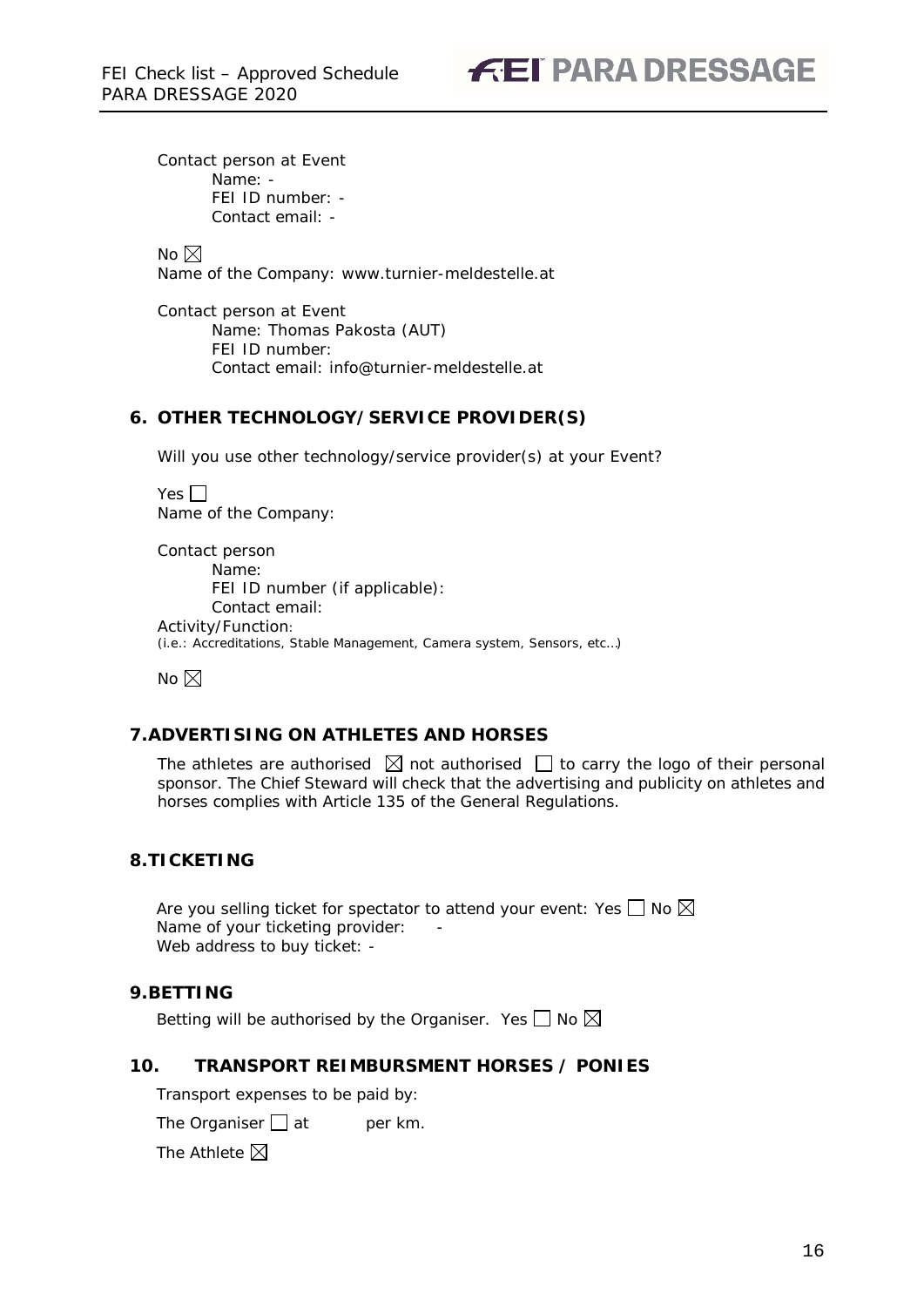### <span id="page-16-0"></span>**11. WELCOME**

The time and date of arrival of athletes, horses and their means of transport must be given to the Organiser in order to facilitate them on arrival.

### <span id="page-16-1"></span>**12. LOCAL TRANSPORTATION - ARRANGEMENTS FROM HOTEL TO SHOWGROUNDS**

Walking distance  $\Box$ 

Organiser Shuttle Service  $\Box$ 

Public Transport  $\Box$  to be paid by the Organiser  $\Box$  Athlete  $\boxtimes$ 

If paid by Athlete approximate cost per round trip:

Taxi:  $\Box$  to be paid by the Organiser  $\Box$  Athlete  $\boxtimes$ 

If paid by Athlete approximate cost per round trip:

Other:

### <span id="page-16-2"></span>**13. ENTRY RIGHT TO SHOWGROUNDS/ACCREDITED PERSONS**

Entry right to the stable area according to FEI Veterinary Regulations Articles 1008- 1009

NUMBER ACCREDITED PERSONS:

Athlete: 1 Partner: 1 Groom: 1 Horse Owner: 2 two (2) accreditations per horse acc. to FEI-Passport

### <span id="page-16-3"></span>**14. SUSTAINABILITY**

Please consider the environment when organising an FEI Event. Please find useful information on FEI Sustainability here:" [http://inside.fei.org/fei/your](http://inside.fei.org/fei/your-role/organisers/handbook)[role/organisers/handbook](http://inside.fei.org/fei/your-role/organisers/handbook)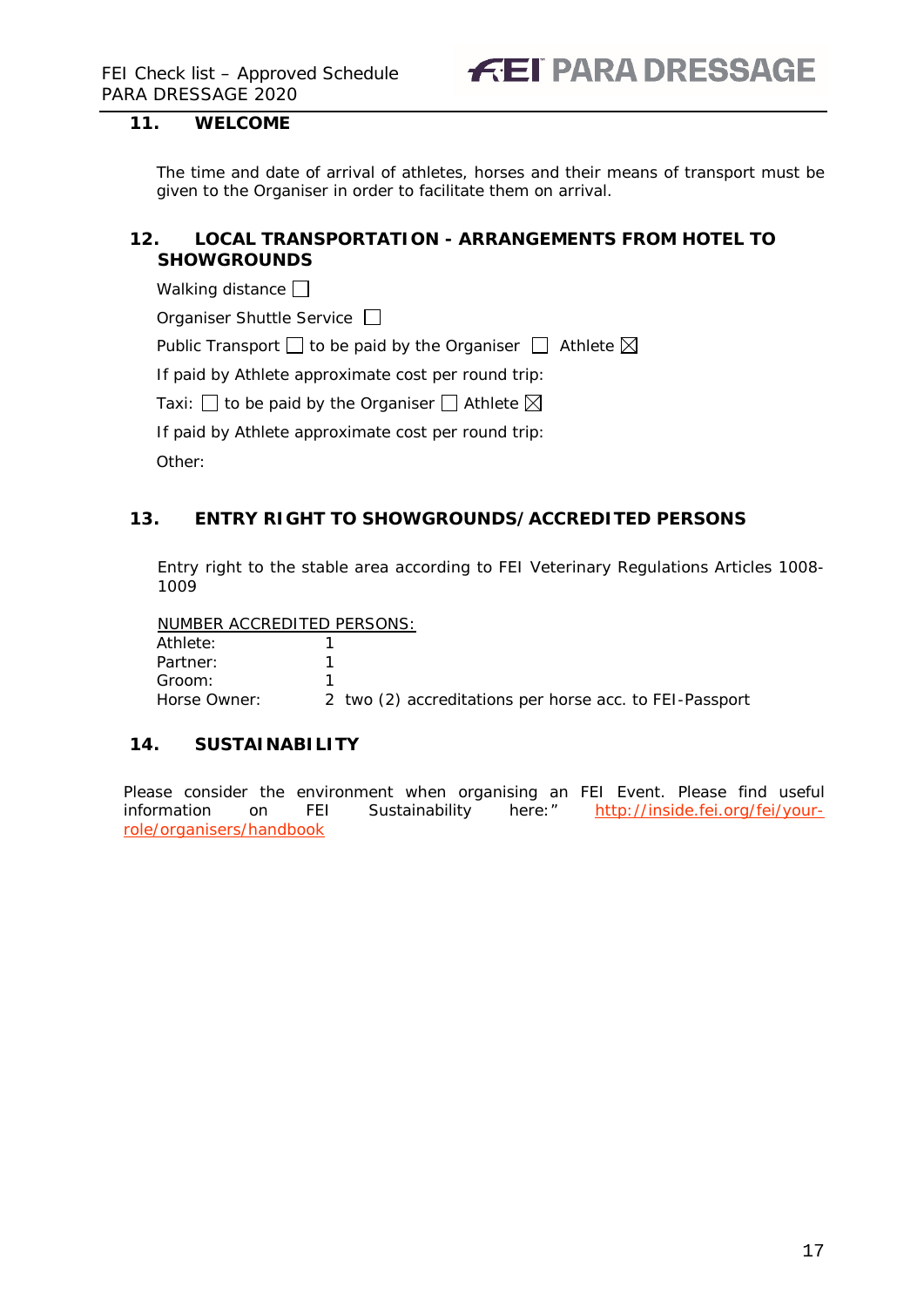### <span id="page-17-0"></span>**XII. VETERINARY MATTERS**

### <span id="page-17-1"></span>**1. CUSTOMS FORMALITIES**

| Name:          |
|----------------|
| Address:       |
| Telephone:     |
| Fmail:         |
| Opening hours: |

Square for Organiser to include additional details if necessary

### <span id="page-17-2"></span>**2. HEALTH REQUIREMENTS**

### **GENERAL**

In accordance with the FEI Code of Conduct for the Welfare of the Horse it is imperative that all Horses at FEI Events are physically fit and free from infectious disease before being allowed to compete.

### **ENTRY OF HORSES**

Required health tests and vaccinations: Quarantine period: Specimen Import Licence applied:

Square for Organiser to include additional details if necessary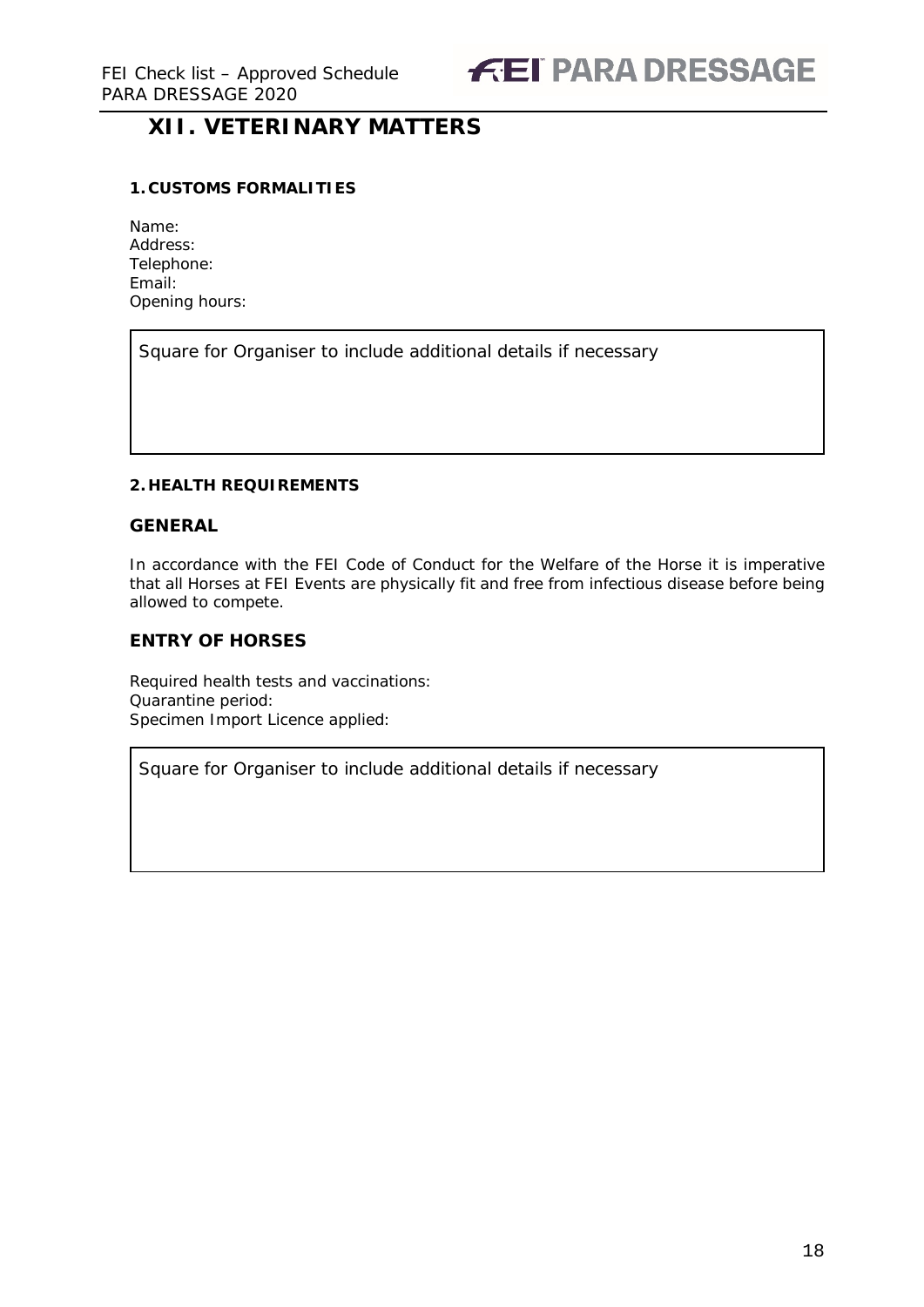### <span id="page-18-0"></span>**3. NATIONAL REQUIREMENTS**

Square for Organiser to include additional details if necessary

### <span id="page-18-1"></span>**4.PONIES**

FEI Veterinary Regulations, Chapter IX and Annex IX: For all Pony Events, Ponies must be available for Pony Measurement if requested by the FEI.

#### <span id="page-18-2"></span>**5. INJURY SURVEILLANCE**

FEI Veterinary Regulations, Chapter VIII: Horses participating in FEI Events are subject to injury surveillance protocols; and in the event of fatality, a post mortem examination.

#### <span id="page-18-3"></span>**6.TRANSPORT OF HORSES**

Horses must be fit to travel and be transported in suitable vehicles. Any government requirements for disease testing and control must be requested well in advance, to ensure that the horse is in compliance by the time of arrival at the border of the country where the Event is taking place. Athletes, or their representatives, have the responsibility to comply with national legislation in both their country of origin and the host nation of the Event. Where necessary athletes must contact local government authorities or veterinary advisors for information regarding animal health requirements and transport legislation. Within the European Union (EU), this includes EU Council Regulation (EC) No 1/2005 concerning the protection of animals during transport within the Member States of the EU.

#### <span id="page-18-4"></span>**7.VENUE ARRIVAL INFORMATION & FITNESS TO COMPETE**

### **7.1 PASSPORTS. FEI General Regulations Article 137**

#### **For all issues relating to FEI Horse Passports/FEI Recognition Cards please contact your National Federation.**

All Horses competing at FEI Events must be registered with the FEI.

FEI Passports or FEI Recognition Cards (for those Horses with a national passport approved by the FEI) are compulsory for FEI Events.

NB: Horses entered in CIMs in their country of residence are not required to have an FEI Passport or FEI Recognition Card but must be properly registered with the FEI and identifiable (GRs 137.2).

Athletes who do not present a Horse's Passport and/or Recognition Card, or one that is not correctly validated or fail to meet other passport requirements will be **subject to Sanctions in accordance with Annex VI of the FEI Veterinary Regulations** and may not be allowed to compete.

**NB** for Horses permanently resident in a Member State of the European Union: all Horses must have a national EU passport in compliance with EU Regulations to which a FEI Recognition card is applied. The exception to this being Horses in possession of an FEI passport which has been continually revalidated without interruption.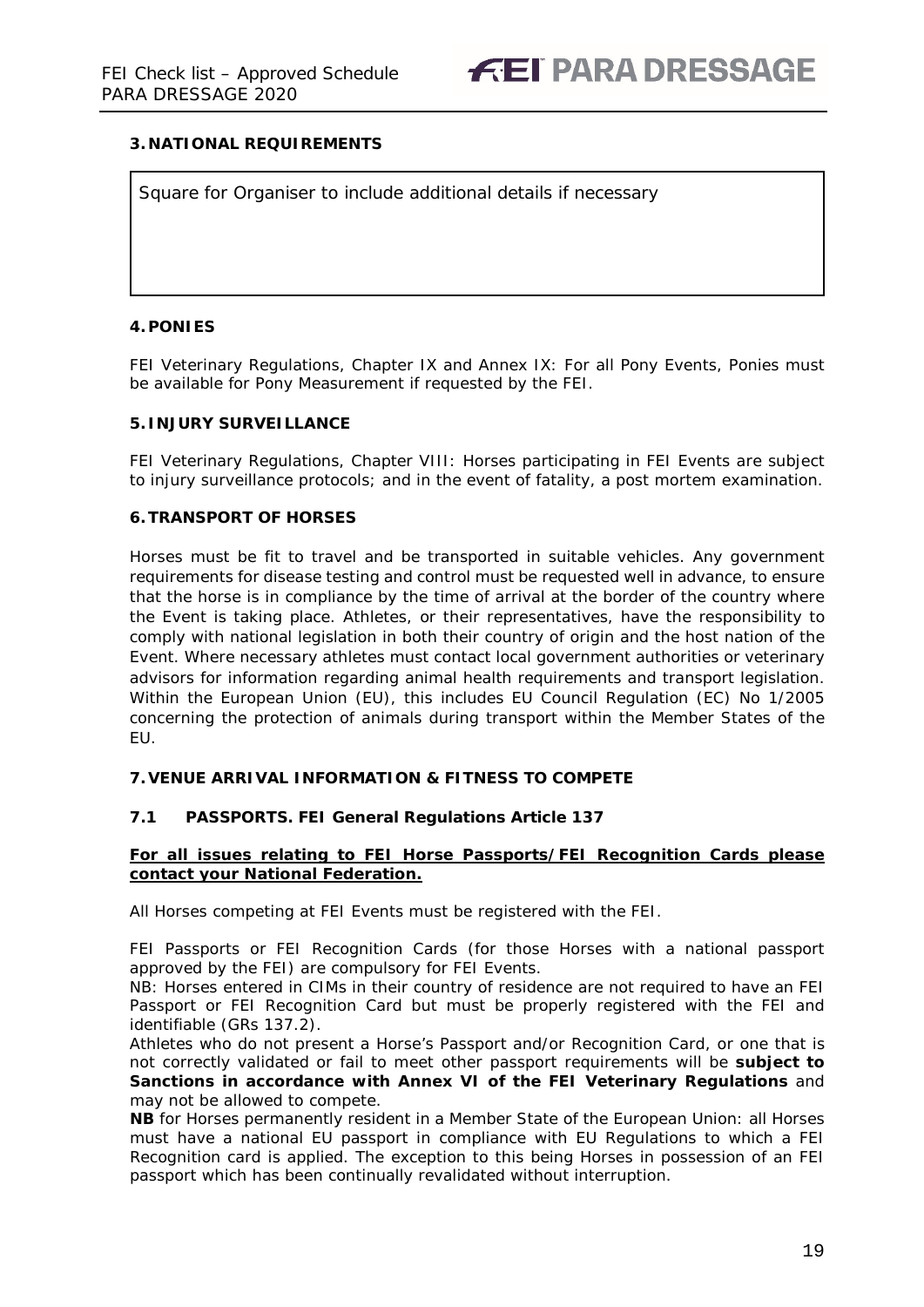### **7.2 VACCINATIONS - EQUINE INFLUENZA. FEI Veterinary Regulations Article 1003**

Horses competing at FEI Events must comply with the requirements for Equine Influenza vaccination in accordance with the Veterinary Regulations and as summarised below.

| <b>VACCINATION</b>    | <b>PROTOCOL</b>                        | <b>ELIGIBILITY TO ENTER</b><br><b>VENUE</b>   |  |  |
|-----------------------|----------------------------------------|-----------------------------------------------|--|--|
| <b>Primary Course</b> | 1 <sup>st</sup> Vaccination: day 0     | May compete 7 days after the                  |  |  |
|                       | 2 <sup>nd</sup> Vaccination: day 21-92 | 2 <sup>nd</sup> Vaccination                   |  |  |
| <b>First Booster</b>  | Within 7 months of the 2 <sup>nd</sup> | May compete for 6 months $+21$                |  |  |
|                       | vaccination<br>the<br>Primary<br>of    | days after the 2 <sup>nd</sup> vaccination of |  |  |
|                       | Course                                 | the Primary Course                            |  |  |
|                       | Must not compete in the 7 days         |                                               |  |  |
|                       | after receiving a vaccination          |                                               |  |  |
|                       |                                        |                                               |  |  |
| <b>Boosters</b>       | <b>MINIMUM:</b> within one year of     | Must have been vaccinated                     |  |  |
|                       | previous booster vaccination           | within 6 months $+21$ days                    |  |  |
|                       | <b>IF COMPETING:</b> must be in        | before arriving at the Event                  |  |  |
|                       | the 6 months $+21$ days of the         | Must not compete in the 7 days                |  |  |
|                       | booster previous vaccination           | after receiving a vaccination                 |  |  |

All FEI registered Horses intending to compete at FEI Events (including CIMs) must be vaccinated against Equine Influenza in accordance with these VRs. The exception being if the applicable domestic legislation prevents the use of Equine Influenza vaccines within the relevant territory

### **7.3 EXAMINATION ON ARRIVAL. FEI Veterinary Regulations Article 1031**

On arrival at an Event venue, all Horses must undergo an examination by a veterinarian to confirm their identification from their passport and micro-chip ID (where present), their vaccination status and general health. To protect all horses attending events, any Horse with a questionable health status concerning vaccination, disease or other concerns, must be stabled within the isolation facilities provided by the Organising Committee pending a decision on entering the venue.

### **7.4 HORSE INSPECTIONS. FEI Veterinary Regulations Articles 1034-1042**

All Horses will be assessed for their fitness to compete during the Horse Inspection. Any Horse demonstrating questionable fitness may be referred to the Holding Box for further veterinary examination. Horses not deemed fit to compete by the Inspection Panel will not be permitted to compete.

### **7.5 LIMB SENSITIVITY EXAMINATION. FEI Veterinary Regulations Articles 1048-1053**

All Horses are subject to examination under the protocol for abnormal limb sensitivity throughout the period of an Event. For Jumping that includes, but is not limited to, between rounds and before the Jump Off. For Endurance that includes, but is not limited to, pre-ride, during the ride and after the ride. Horses may be examined once or on multiple occasions during the Period of an Event. Horses may be selected for examination under the protocol randomly or they may be targeted. All Horses selected to be tested must submit promptly to the examination or are subject to immediate disqualification. There is no obligation to examine any specific number of Horses at an Event.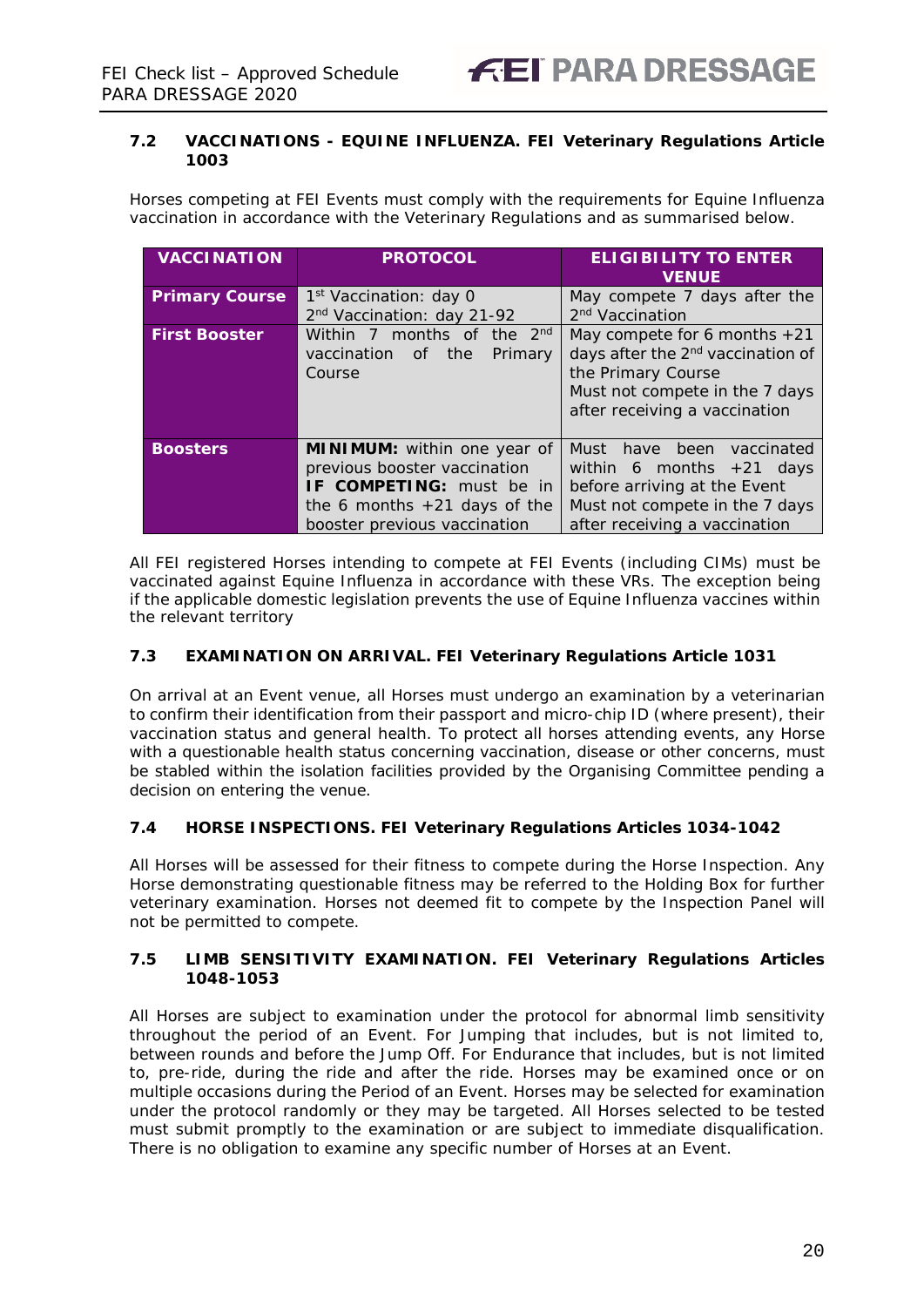### **8.EQUINE ANTI-DOPING AND CONTROLLED MEDICATION PROGRAMME (EADCMP). FEI Regulations, Chapter VII**

### **8.1 SAMPLING. FEI VETERINARY REGULATIONS CHAPTER VII**

All horses competing at FEI Events may be subject to sampling for the presence of Prohibited Substances in accordance with the Anti-Doping and Controlled Medication Regulations (EADCMRs). Horses may be selected for sampling in accordance with obligatory testing, targeted or random sampling procedures. Refer to FEI Financial Charges for details of fees relating to Equine and Human Anti-Doping program (EADCMP), which OCs/NFs have the right to charge to the athlete (applicable for all FEI events worldwide).

### **8.2 ELECTIVE TESTING. FEI VETERINARY REGULATIONS ARTICLES 1058**

Elective Testing may be carried out prior to an Event to check for the presence of Prohibited Substances. Please refer to <https://inside.fei.org/fei/cleansport/horses> for information and details.

### <span id="page-20-0"></span>**XIII. HUMAN ANTI-DOPING**

Athletes can be tested at any FEI Event, by the FEI or by other Anti-Doping Organisations with Testing jurisdiction. Organisers will have the responsibility to provide facilities and staff/volunteers to facilitate such Testing if requested by the FEI as outlined in article 22.3 of the FEIs' Anti-doping Rules for Human Athletes (ADRHA).

The ADRHA rules are published on the FEI's website at [http://inside.fei.org/content/anti](http://inside.fei.org/content/anti-doping-rules)[doping-rules](http://inside.fei.org/content/anti-doping-rules)

### <span id="page-20-1"></span>**XIV. ADDITIONAL INFORMATION**

### <span id="page-20-2"></span>**1. INSURANCES AND NATIONAL REQUIREMENTS**

The FEI and the FEI Event Organiser shall NOT be liable for any damages relating to loss of property or injury of any kind to Athletes, Owners, Support Personnel or Horses at or in connection with an FEI Event and the FEI expressly excludes all such liability.

### **1.1 ATHLETES, OWNERS AND SUPPORT PERSONNEL**

### **1.1.1 Personal Accident and Health Insurance**

It is your responsibility as an Athlete/Owner/ Support Personnel to ensure that you have adequate personal accident insurance in place to cover your participation at FEI Events and in particular to insure against any personal injury or medical expenses arising from an accident, injury or illness which may occur at a FEI Event.

You should check with your National Federation to confirm if your National Federation's insurance policy (if any) covers personal accidents and/or illnesses which may occur when you are attending at/participating in FEI Events.

If your National Federation does not have a personal accident/health insurance policy or if the National Federation's insurance policy does not cover personal accident or health claims, then you should obtain your own personal accident and health insurance policy to cover your attendance/participation at FEI Events.

### **1.1.2 Personal Property Insurance**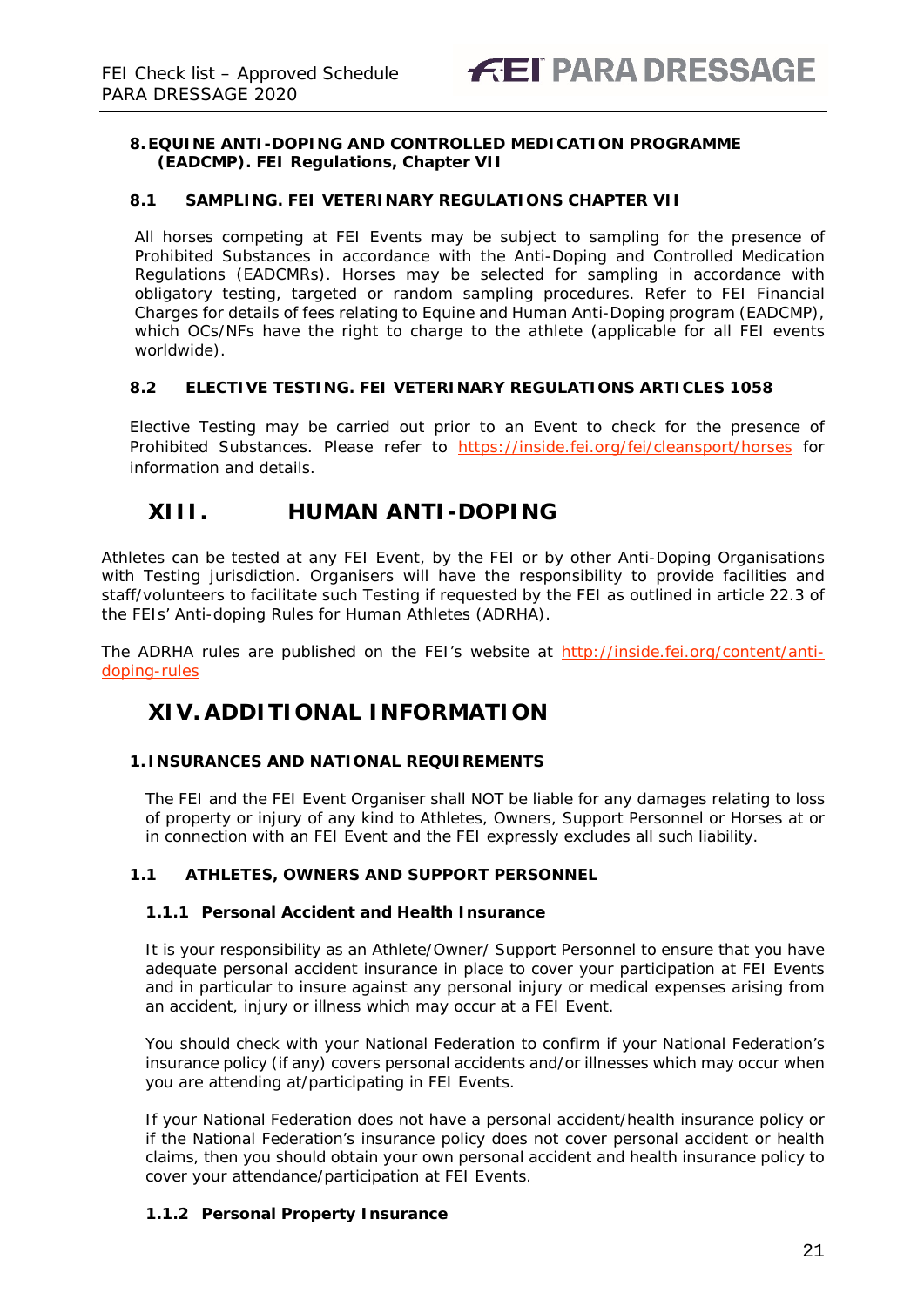You should also ensure that you are insured against property loss, theft or damage which may occur at an FEI Event.

Again, the advice is to check with your National Federation to confirm if they have an insurance policy in place which would cover you in case of such property loss, theft or damage. If not, then you should obtain your own personal property insurance to cover such situations.

### **1.1.3 Press Equipment**

Press equipment and other items left in the Press workroom, Press lockers, the Press Tribune or anywhere on the showgrounds are left entirely at the owner's risk. The Organising Committee does not accept any responsibility for any loss or damage to such equipment or items. Members of the Press are advised not to leave any equipment or personal items unattended.

### **1.2 ATHLETES AND OWNERS**

### **1.2.1 Third Party Liability Insurance**

As an Athlete/Owner you are personally responsible for damages to third parties caused by you, your employees, Support Personnel, your agents or your Horses. You are, therefore, strongly advised to take out third-party liability insurance providing full coverage in relation to FEI Events at home and abroad, and to keep the policy up to date.

The FEI and the Organiser will NOT be responsible for any damage caused to third parties by you, your employees, Support Personnel, your agents or your Horses.

### **1.2.2 Additional Liability Information**

Stabling all horses, entered fot the competitions of CPEDI3\* Stadl-Paura must be stabled in the official stabels (immediately following the veterinary inspection of the horses for the entrie duration of the event) IDENTIFICATION HORSES for identification purpose all horses stabled at CPEDI3\* Stadl-Paura have to carry their identification number whenever leaving the stables; offences, will lead for permanent exclusion from the stables

### **1.2.3 Horse Insurance**

As an Owner you should ensure that your Horses are adequately insured against any injuries or illnesses they may sustain while participating at a FEI Event.

### <span id="page-21-0"></span>**2.PROTESTS/APPEALS**

To be valid, all Protests and Appeals must be made in writing and accompanied by a deposit of CHF 150.- or equivalent. Protest and appeal forms are available on the FEI website: Protest:<http://inside.fei.org/sites/default/files/FEI%20Protest%20Form.pdf> Appeal:<http://inside.fei.org/sites/default/files/FEI%20Appeal%20Form.pdf>

### <span id="page-21-1"></span>**3. DISPUTES**

In the event of any discussion concerning the interpretation of the schedule (in translated languages), the English version will be decisive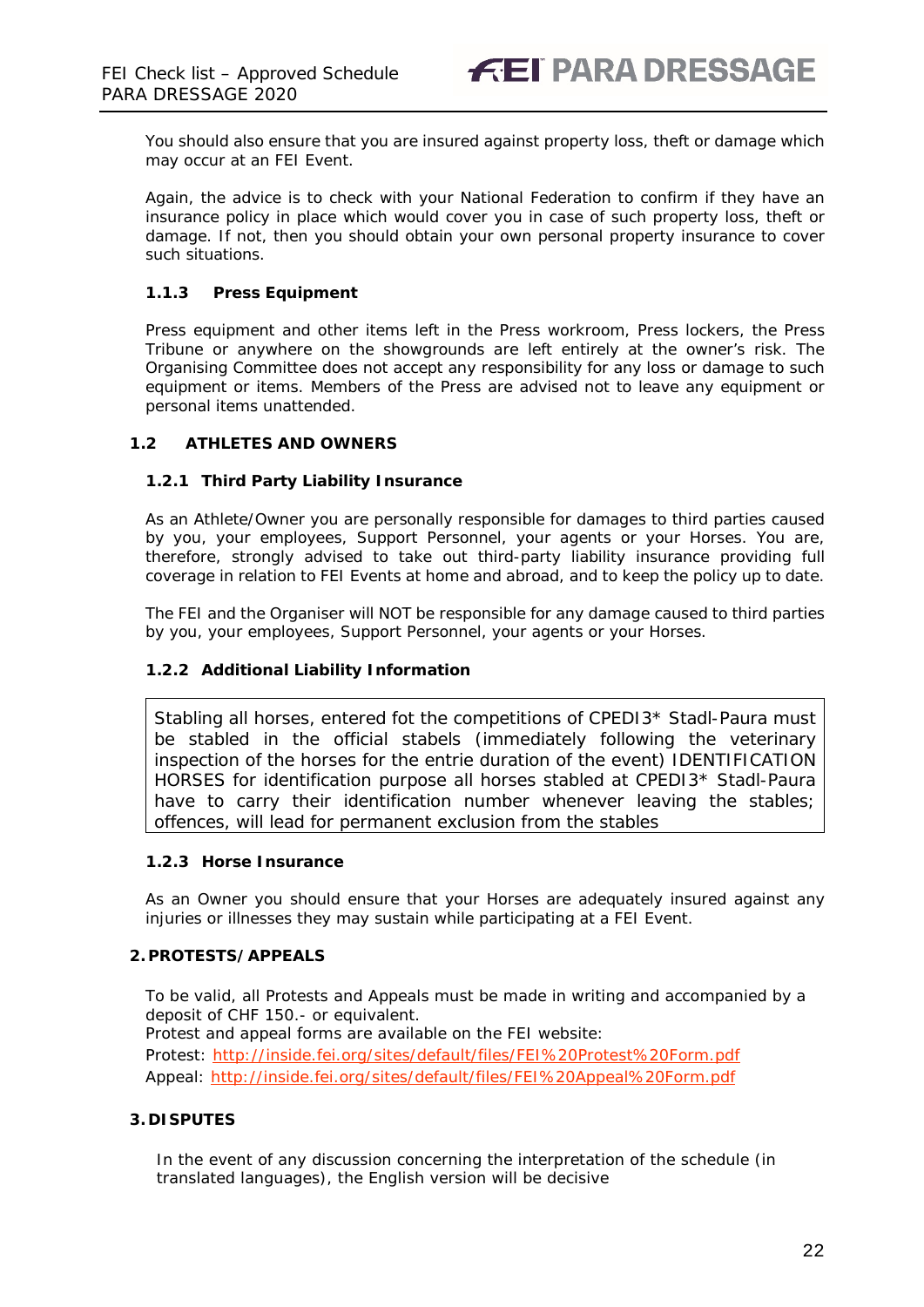## **FEI PARA DRESSAGE**

### <span id="page-22-0"></span>**4.MODIFICATION TO SCHEDULE**

In exceptional circumstances, together with the Approval of the Chefs d'Equipe, host NF delegate, if any, and the Ground Jury, the OC may change the schedule in order to clarify any matters arising from an omission or due to unforeseen circumstances. Any such changes must be notified to all Athletes and Officials as soon as possible and they must be reported to the FEI by the Foreign Judge.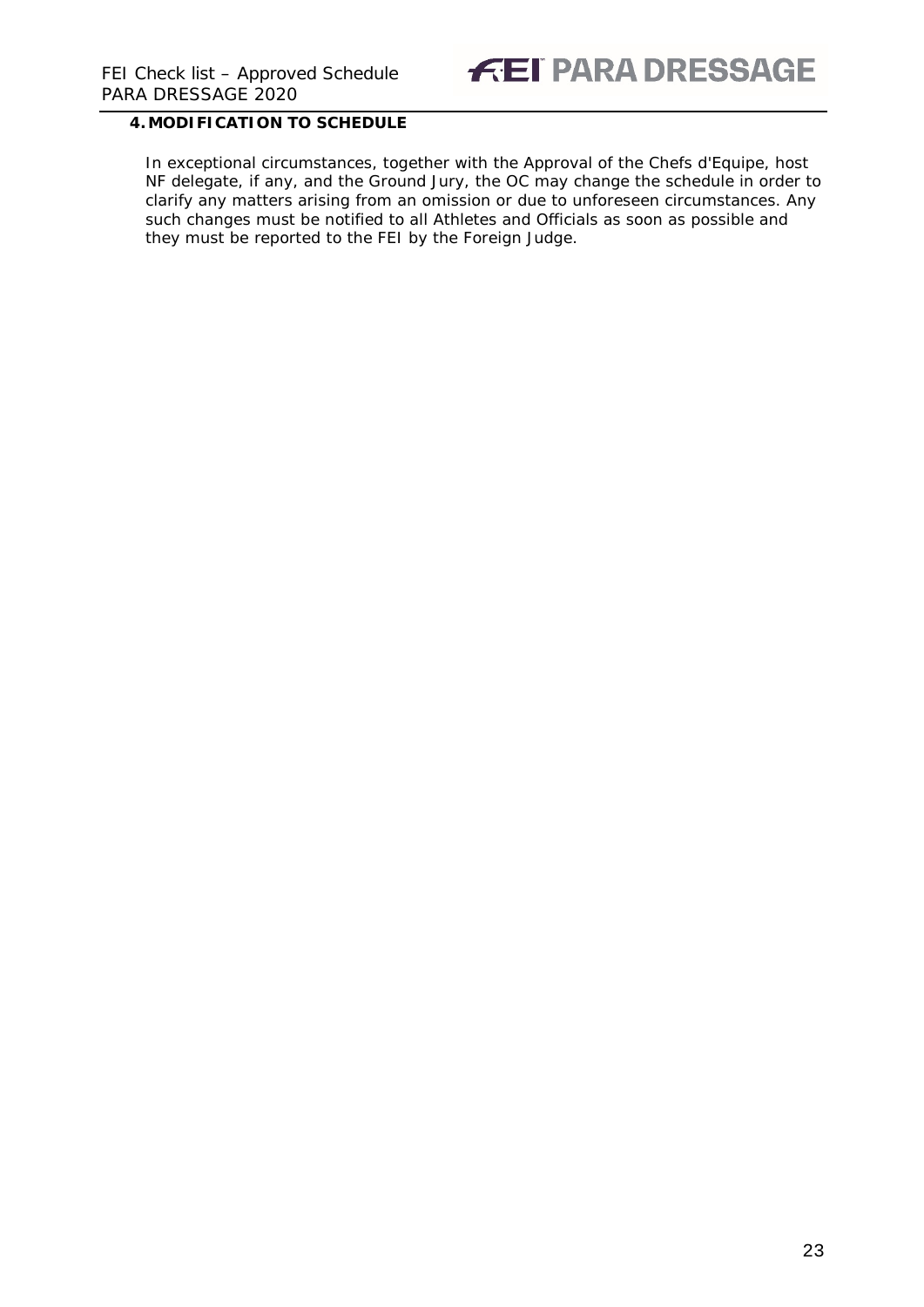### <span id="page-23-0"></span>**5.ADDITIONAL INFORMATION FROM THE ORGANISER**

All dogs must be leand on.

**Full details of any deductions from prize money must be outlined in the schedule.**

**This includes government taxes. If it is necessary for Organisers to deduct such taxes, they must provide participants with an official form indicating the amount of tax deducted.** 

**The tax form must be provided to the athletes upon arrival and returned to the Organiser prior to departing.**

#### **IMPORTANT**

#### **The total amount of prize money shown for each Competition in the schedule must be distributed. (FEI General Regulations articles 127 and 128)**

The value of the 1st prize must not exceed 1/3 of the total prize money announced for the competition. Distribution of prize money : distributed to 25 % of participants. If there are between 5 and 19 athletes in the competition, min 5 prizes must be distributed. If there are 4 or less athletes in the competition, the table below applies.

| Nbr of          |     | 2   | 3   | 4   | From 5 and    |
|-----------------|-----|-----|-----|-----|---------------|
| <b>Starters</b> |     |     |     |     | above         |
| 1st             | 33% | 33% | 33% | 33% | All the prize |
| 2 <sub>nd</sub> |     | 25% | 25% | 25% | money         |
| 3 <sub>rd</sub> |     |     | 20% | 20% | scheduled     |
| 4 <sup>th</sup> |     |     |     | 15% | must be       |
| 5 <sup>th</sup> |     |     |     |     | distributed   |
| Total           | 33% | 58% | 78% | 93% | among all     |
| distributed     |     |     |     |     | placed        |
|                 |     |     |     |     | athletes.     |

The amount to be given to each athletes must be stated in the schedule.